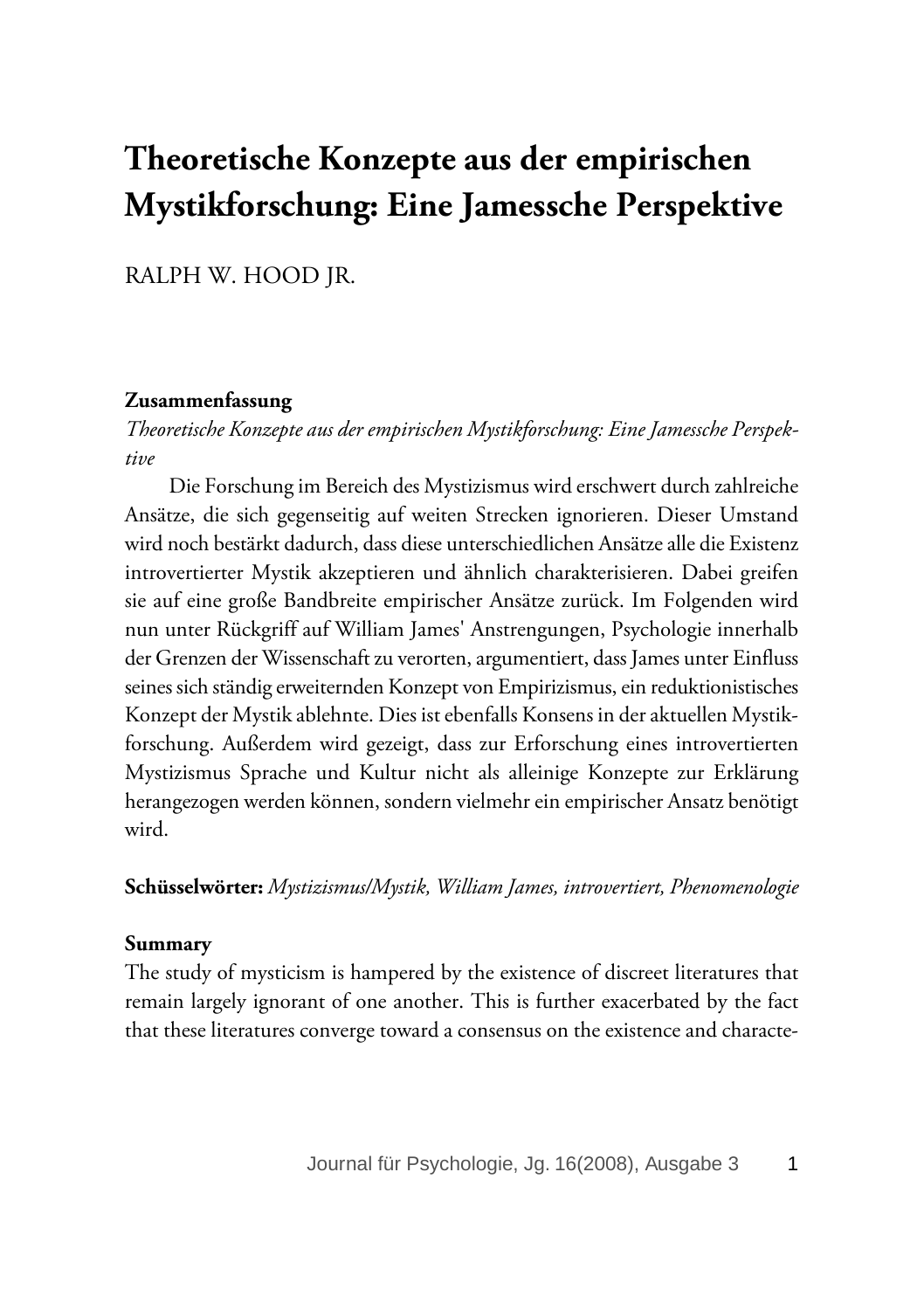ristic of introvertive mysticism using a variety of empirical methods. Tracing the efforts of William James to confine psychology within the limits of natural science assumptions it is argued that James' ever expanding definition of empiricism led him to abandon what amounts to a reductionistic view of mysticism, something the discreet literatures on mysticism have also reached as a consensus position. Furthermore, with respect to at least introvertive mysticism, language and culture cannot be considered as exhaustive explanations of its fundamental empirical reality.

#### **Keywords:** *mysticism, William James, introvertive, phenomenology*

#### Zusammenfassung

*Theoretische Konzepte aus der empirischen Mystikforschung: Eine Jamessche Perspektive*Die Forschung im Bereich des Mystizismus wird erschwert durch zahlreiche Ansätze, die sich gegenseitig auf weiten Strecken ignorieren. Dieser Umstand wird noch bestärkt dadurch, dass diese unterschiedlichen Ansätze alle die Existenz introvertierter Mystik akzeptieren und ähnlich charakterisieren. Dabei greifen sie auf eine große Bandbreite empirischer Ansätze zurück. Im Folgenden wird nun unter Rückgriff auf William James' Anstrengungen, Psychologie innerhalb der Grenzen der Wissenschaft zu verorten, argumentiert, dass James unter Einfluss seines sich ständig erweiternden Konzept von Empirizismus, ein reduktionistisches Konzept der Mystik ablehnte. Dies ist ebenfalls Konsens in der aktuellen Mystikforschung. Außerdem wird gezeigt, dass zur Erforschung eines introvertierten Mystizismus Sprache und Kultur nicht als alleinige Konzepte zur Erklärung herangezogen werden können, sondern vielmehr ein empirischer Ansatz benötigt wird.

Schlagwörter: Mystizismus/Mystik, William James, introvertiert, Phenomenologie

The contemporary study of mysticism is stymied by the existence of separate and discrete literatures that continue to remain largely ignorant of each other. McGinn (1994) has noted that this results in an »unrealized conversation« (p. 343). McGinn's threefold classification of these distinct literatures combines comparativist/psychological as one literature distinct from theological and philosophical literatures (McGinn, 1994, pp. 265-343)]. He ignores other distinct li-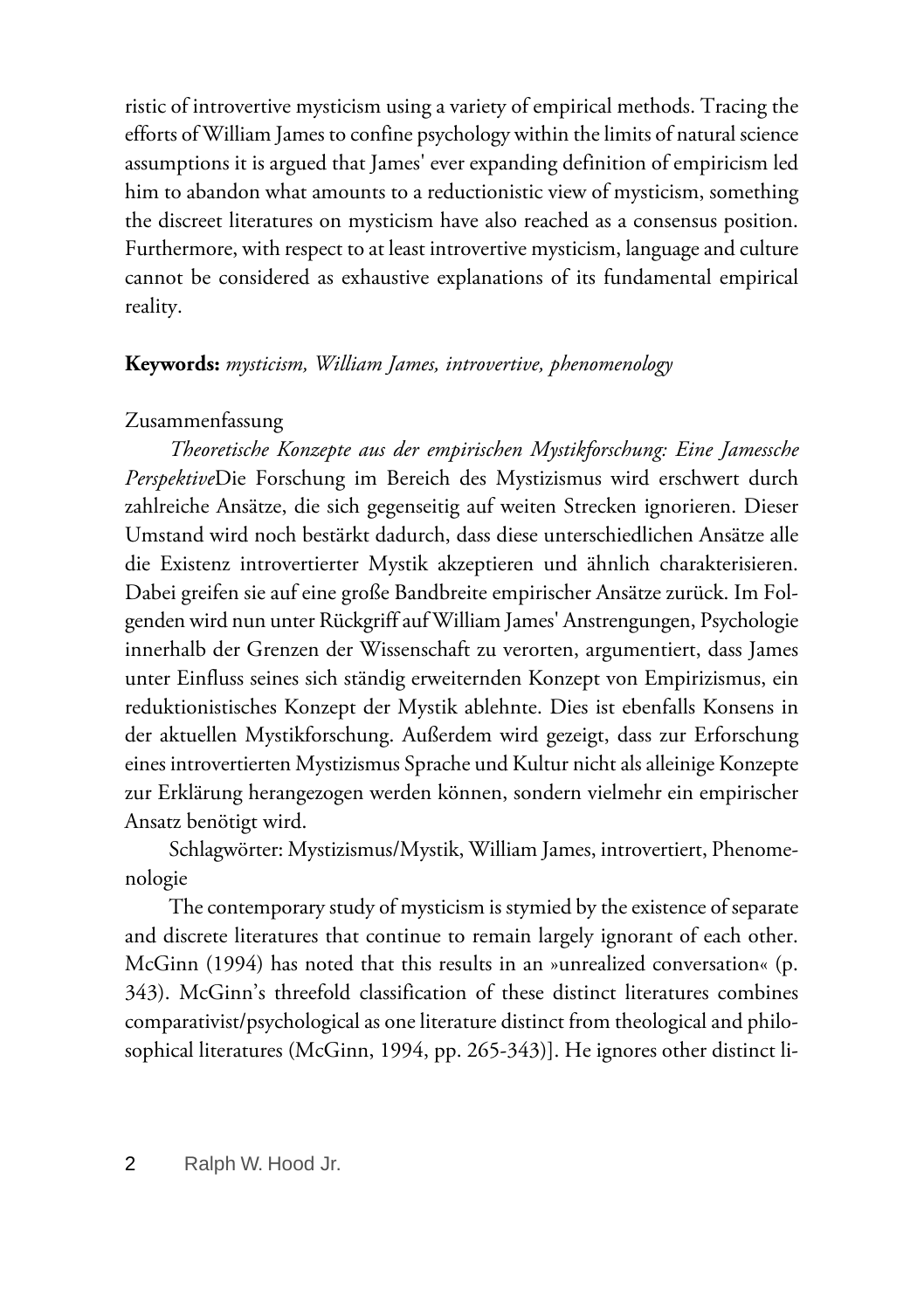teratures on mysticism, including measurement based studies of mysticism and experimental and quasi-experimental elicitation of mystical experiences in both laboratory and natural life conditions (Hood, 1995a; 1997). Thus, McGinn's unrealized conversation involves more literatures than the three he reviews. One noted scholar of mysticism argues that we do not need more studies of mysticism but rather conceptual clarification concerning the data on mysticism we already have (Almond, 1982), scattered it is among diverse literatures.

In this light, I want to note that significant figures in the contemporary psychology of religion have called for changes in the psychology of religion. Perhaps most critical is Wulff's identification of psychology of religion as a field in crisis and the suggestion that perhaps we should start over (Wulff, 2003). Emmons and Paloutzian (2003) have called for a new multilevel interdisciplinary paradigm for the psychology of religion, one that is applauded by many of the authors in the recent *Handbook of the Psychology of Religion and Spirituality* (Paloutzian & Parks, 2005). The call for a new paradigm is presented in a hopeful and positive fashion in opposition to Wulff's more pessimistic assessment of the field. However, even the call for a new paradigm can be read as including a subtext that the psychology of religion has the same unrealized conversation that has characterized the discrete literatures on mysticism. Hood & Williamson (2008) have presented what they suggest could be an exemplar of the multilevel interdisciplinary paradigm based upon many years of research on Christian serpent handlers. Belzen has offered another exemplar in his study of the conversion among the »bevindelijken« (Belzen 1999; Belzen & Hood, 2006, pp. 23-24). The Hood and Williamson exemplar includes qualitative and quantitative methods while Belzen's exemplar is purely qualitative. However, the issue is not simply whether one employs qualitative or quantitative methods but simply that psychologists committed to the multilevel interdisciplinary paradigm will have to be pluralistic and not simply champion advanced statistical methods that in fact advance the older measurement paradigm in the psychology of religion identified with Gorsuch, (1984). Recently, Kohls, Hack, & Walach (2008) have demonstrated the benefits of mixing qualitative and quantitative methods in the assessment of spiritual experiences, including mystical experiences.

These introductory remarks are to place my recommendation that a reconsideration of the work of William James might be a place to gain insights into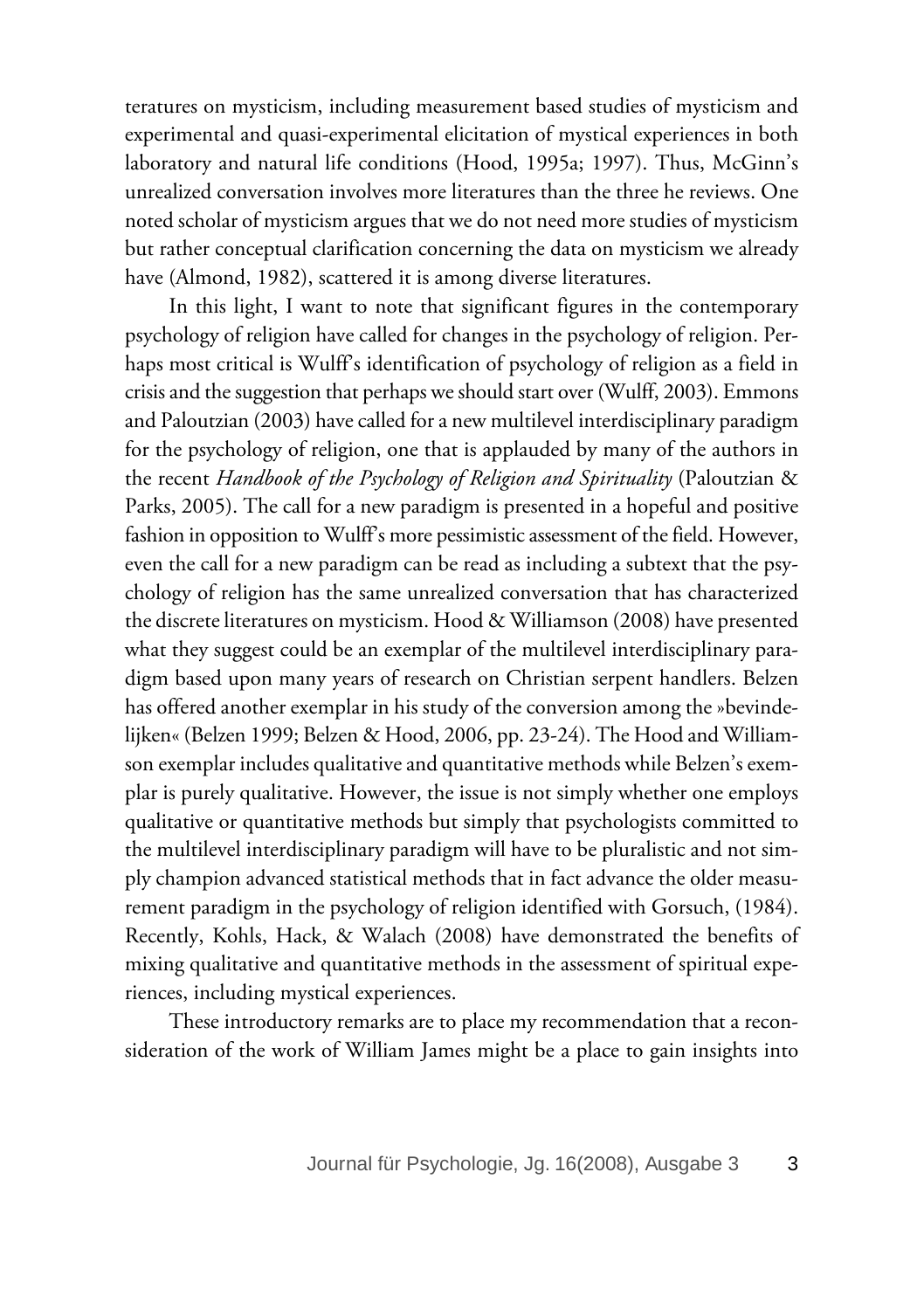what characterizes the unrealized conversations in psychology of religion and in the study of mysticism. Much of what I have to say is based upon my presidential address to Division 36 of the APA which was also an invited paper in the initial issue of a new journal in the psychology of religion that unfortunately stalled almost as soon as it was launched (Hood, 1992). I use the frame of my earlier address and to flesh out a major concern I have with the study of mysticism. So while I will begin with James, I will end with a focus upon the empirical study of mysticism and what I see as a rich harvest that can be gathered from the fruits we already have that are ripe. The bringing together of these literatures is in what I take to be the spirit of the *interdisciplinary* in the call for a new paradigm in the psychology of religion and the beginning of a *realized* conversation among scholars employing diverse methodologies who have created discrete literatures, largely ignorant of one another but nevertheless converging to a significant degree on several crucial issues in the study of mysticism.

Elsewhere I have argued that despite the deserved reputation of James' *Varieties of Religious Experience* (1902/1981, hereafter VRE) it is wise to read it as partly a response to issues that he alluded to in his monumentally influential *Principles* of Psychology (1890/l981, hereafter PP) but refused to address (Hood, 1995b; 2002). James effort in the PP was to restrict himself to the assumptions of natural science, an appeal that continues to influence many psychologist of religion today. Yet as other commentators have noted, James failed in his attempt. The PP quickly becomes philosophical, even metaphysical (Wild, 1969). In one of the earliest reviews of the PP, Ladd noted the extensive engagement with metaphysical speculations in the PP. He titled his review, »Psychology as So-Called 'Natural Science« (Ladd ,1892). In it he insisted that a psychology without metaphysical considerations is too constrictive. He astutely took James to task for attempting to admit only one metaphysical position as explanatory for psychology – that of the correlation between thoughts and brain states. James and others quickly responded to Ladd's review. A debate was started that continues to trouble psychology today (see Belzen & Hood, 2006 Giorgi, 1990; Wulff, 2003).

Deconstructionist readings of James suggest that James knew what he was doing and who his audience was to be so that reading James requires placing James' writings in the context of the audiences to which many were initially delivered as lectures (Seigfried, 1990). James' efforts to separate psychology from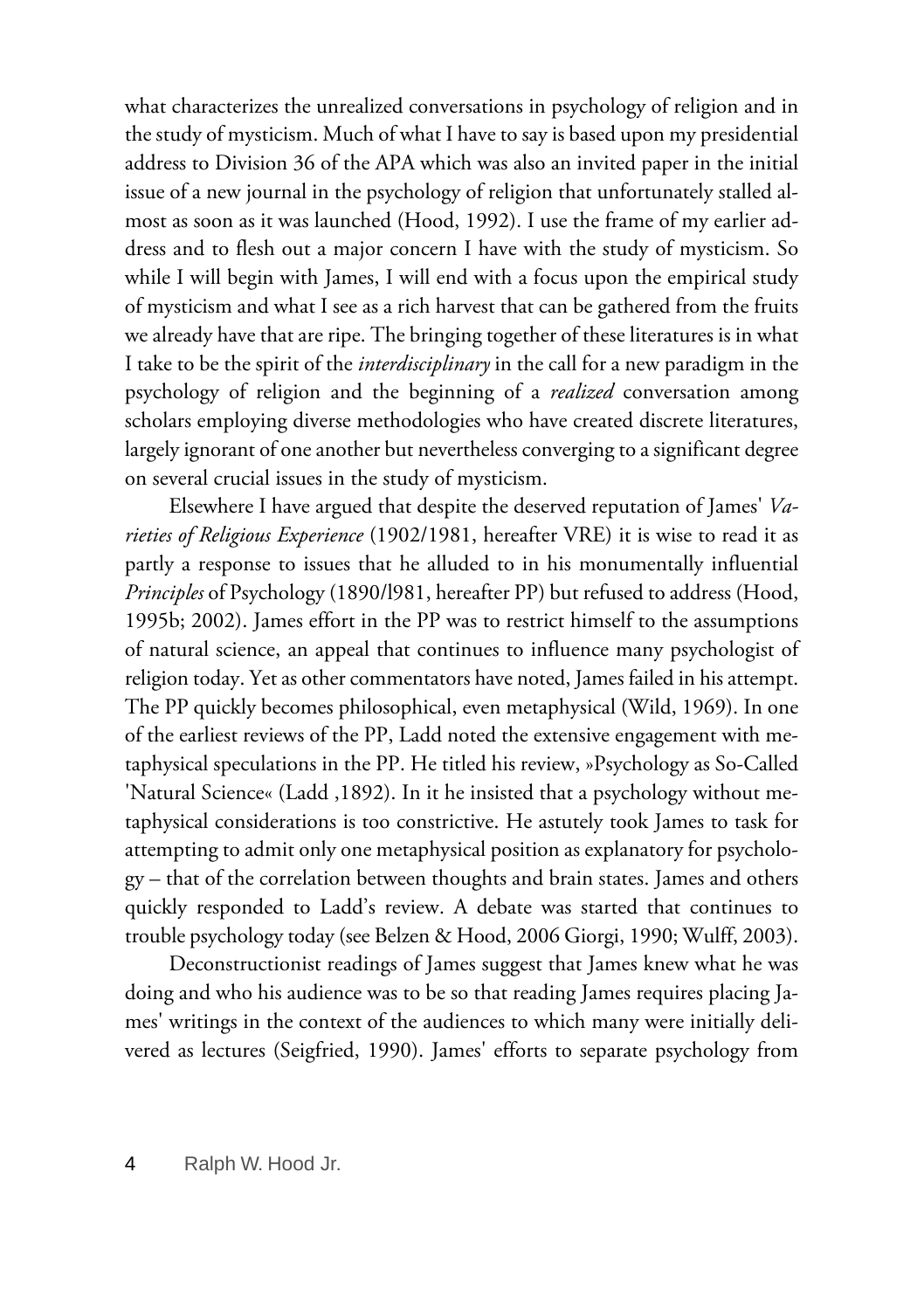philosophy (metaphysics) in the PP can be seen as an effort to show the limits of a natural science perspective, not to exclude psychological consideration of what is outside those limits (Barnard, 1997; Hood, 1994, 1995b; Seigfried, 1990). In this sense, after writing the PP James' *oeuvre* can be seen as an effort to start over given the metaphysical limits that psychology must transcend if it is to appropriately confront the totality of experienced reality. As we shall see residual issues left unexplained by methodologies of the natural sciences could be reintroduced by a psychology in the VRE that is more sensitive to metaphysical alternatives. The almost exclusive reliance upon testimonies as the basic data for in the VRE led Wundt to deny that it was a psychological work (Belzen, 2006, p. 53). Similar criticism were leveled against the PP, however Royce, James' friend and adversary in what Perry (1935, vol. 1, xxxi) has aptly phrased, »The battle of the absolute,« applauded James' refusal to ignore philosophical issues in the PP: He does not try, as many nowadays do, to hide the fact that every psychologist who is more than an elementary student or a Philistine must really formulate philosophical hypotheses, whether or not one is man enough to confess the fact and take responsibility for it (in Seigfried, 1990:402).

Royce's recognition of the relevance of James' philosophical discussion in the PP can be contrasted to the avoidance of philosophical commentary in the contemporary psychology of religion (Belzen & Hood, 2006, pp. 11-12). In James' abridgement of the PP, much of the reduction was accomplished by the exclusion of philosophical material. Royce's comments proved prophetic. James concludes the greatly abridged PP, *Psychology:* The *Briefer Course* as follows: … at present psychology is in the condition of physics before Galileo and the laws of motion, of chemistry before Lavoiser and the notion that mass is preserved in all reactions. The Galileo and the Lavoisier of psychology will be famous men indeed when they come, as come they some day surely will, or past successes are no index to the future. When they do come, however, the necessities of the case will make them 'metaphysical.' Meanwhile the best way in which we can facilitate their advent is to understand how great is the darkness in which we grope, and never to forget that the natural science assumptions with which we started are provisional and reversible things (James, 1892, 468, emphasis mine).

The »metaphysical leaks« (James, 1892:467) in a purely natural science approach to psychology are nowhere more obvious than in two threads that can be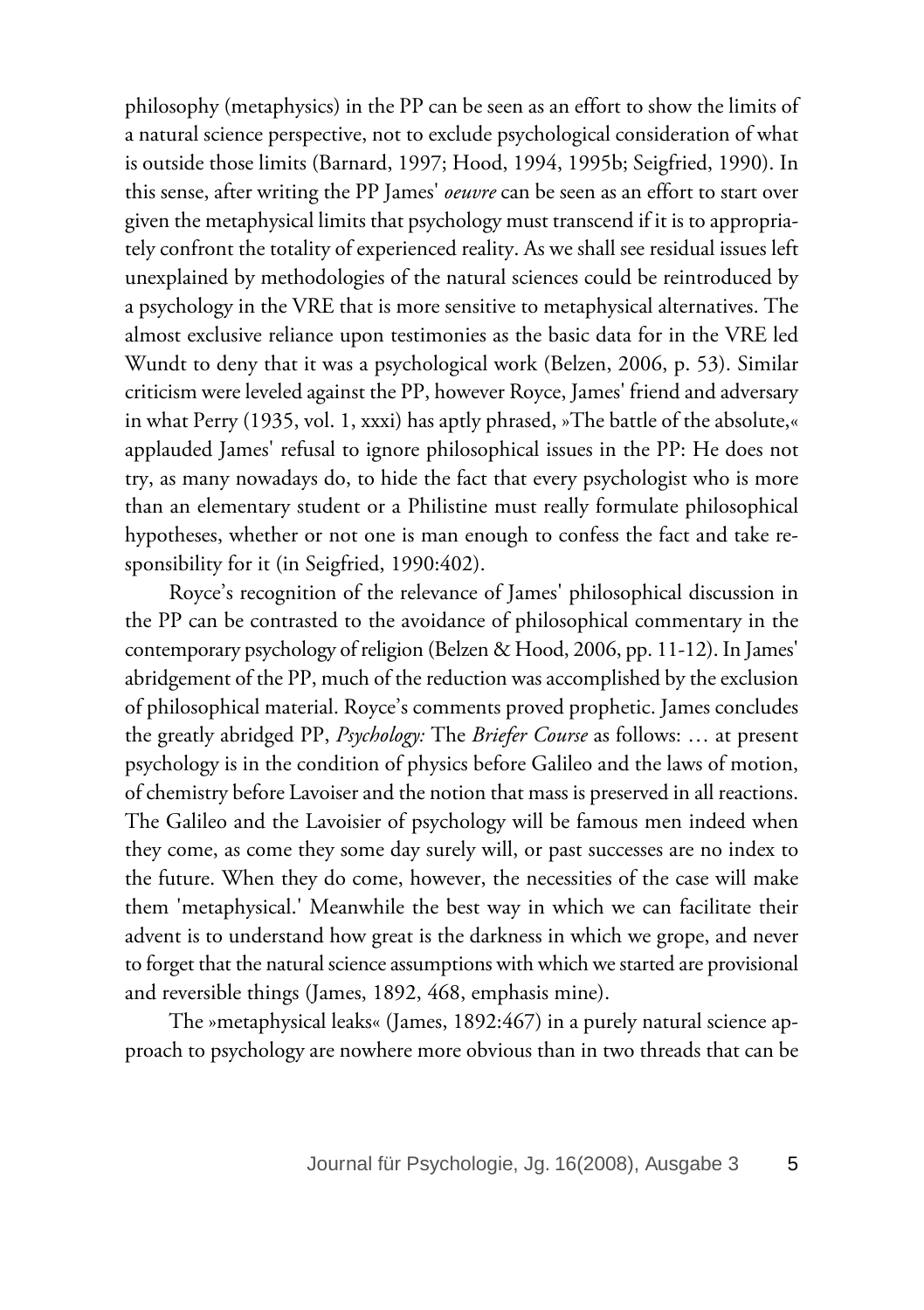traced throughout the entire corpus of James' writings: issues of self and of mysticism (Barnard, 1997, Dainton, 2000; Fontinell, 1986; Levinson, 1981; Myers, 1982; Richardson, 2006). In discussing these issues we shall expand a bit our reading of James to include material that helps illuminate the relationship between the psychology of the PP and that of the VRE.

James had much to say about being *radically* empirical as opposed to simply adopting natural science assumptions uncritically asserted to be empirical. To do so is to follow what Coon (1992, p. 143) has identified tongue in cheek as a form of psychological adolescent »physics envy«. James demands empiricism, but one that is radical. It transcends the natural science limits and is compatible with the assumption that the fundamental reality of nature may not at all be a concatenation of impersonal forces (Barnard, 1991, p. 47).

In the PP many of the metaphysical issues raised that suggest different options for interpreting psychological data were to be more fully developed by James as the doctrine of radical empiricism (Myers, 1986; Richardson, 2006). James would articulate radical empiricism first as a postulate, that the only things debatable are those drawn from experience; second as a statement of fact, both disjunctive and conjunctive relations between things are as much matters of direct experience as the things themselves; and third as a generalized conclusion, that »the directly apprehended universe needs, in short, no extraneous trans-empirical connective support, but possess in its own right a concatenated or continuous structure« (in McDermott, 1968, p. 136).

While James philosophy and his psychology in the VRE is often described as functionalism (the postulational nature of radical empiricism is the basis for extolling James' method in both the PP and VRE as, if not anticipating phenomenology, than at least being proto-phenomenological (Edie, 1987; Fontinell, 1986; Hood, 2002; Wild, 1970; Wilshire, 1968). What James' method is called is less my concern here that that experience be the basis for psychology of religion in general and mysticism in particular. In his second presidential address to the APA James presented the principle of pure experience as a methodological postulate:

Nothing shall be admitted as fact, it says, except what can be experienced at some definite time by some experient; and for every feature of fact ever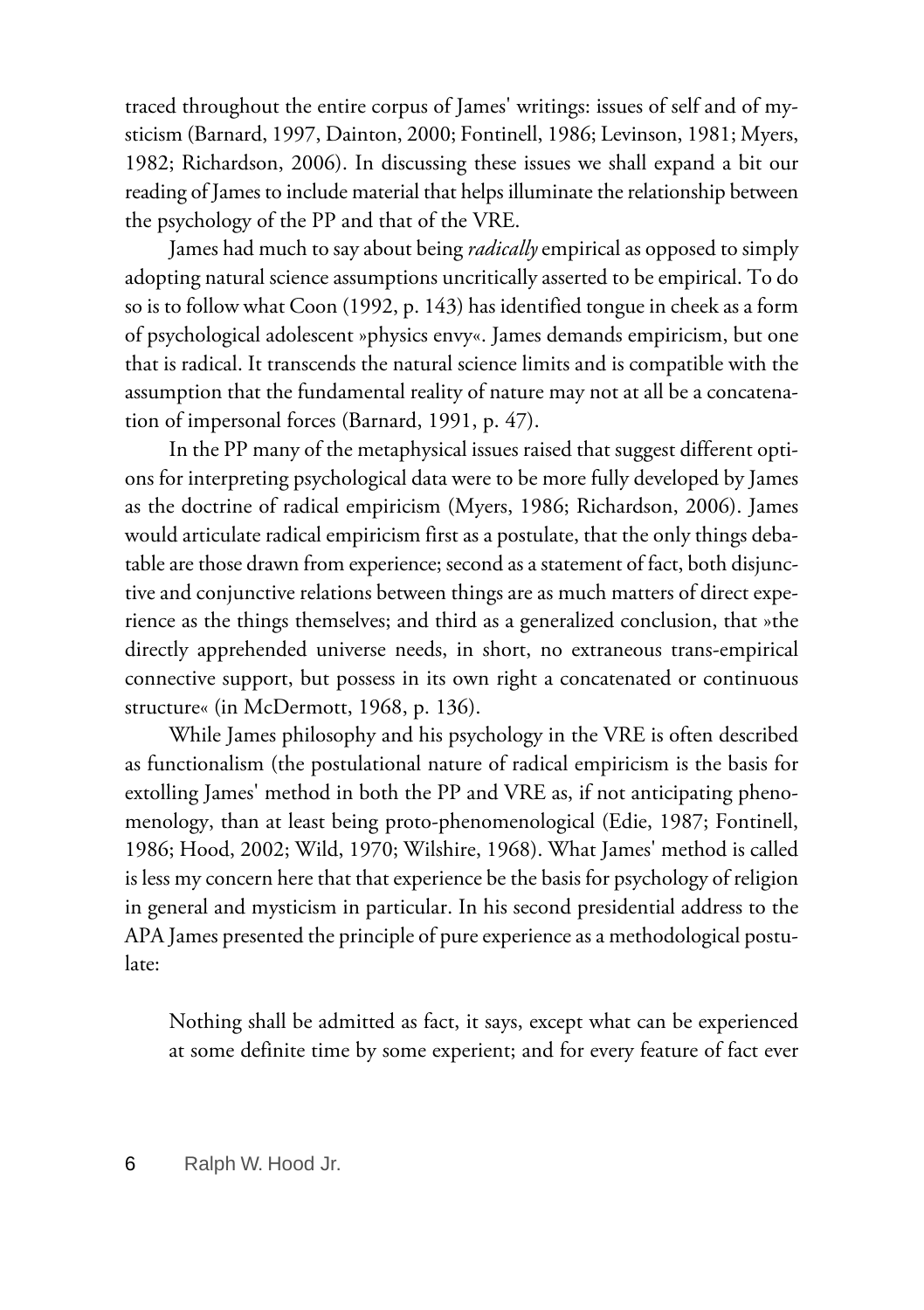so experienced, a definite place must be found somewhere in the final system of reality. In other worlds: Everything real must be experienceable somewhere and every kind of thing experienced must somewhere be real (James, 1912/1976, p. 81).

James' theory of radical empiricism is intended to be a form of scientific positivism. However, as Perry has noted: But the positivism of James was almost the precise opposite of the doctrine which now passes by that name. Contemporary positivism closes all the doors but one, while James' positivism *opened all the doors* and kept them opened (Perry, 1958, p. 79, emphasis mine).

Similarly Perry notes that James responded in a letter to the positivist psychologist, Ribot, that the ordinary positivist »simply has a muddled metaphysic which he refuses to criticize or discuss «(1958, p. 58). With this we have come back to Belzen & Hood (2006, pp. 11-12) who argue that psychologists must be sensitive to various philosophical assumption, (none of which are non- problematic) that undergird various psychological methodologies. Likewise, Dainton (2000, p. iv) has noted that the phenomenological study of consciousness refuses to allow consciousness to be explained in terms of something else and thus requires that long neglected metaphysical options must be taken seriously once again.

If we now return to James' treatment of mysticism in the VRE it is to focus on two basic points. First, the VRE provides at least a partial refutation to the treatment of the self in the PP from a purely natural science psychology. Second, James' resolution of the discrepancy between the self of the PP and of the VRE is decidedly mixed and can be clarified by the empirical fruits culled from a multilevel interdisciplinary study of mysticism. We shall address each of these claims in turn.

## **The Self in the PP and in the VRE**

As I have developed more fully elsewhere, James' treatment of the self in the PP was simply an empirical claim that neither the skepticism of Hume nor the appeal of Kant to a purely formal principle (the synthetic unity of apperception) were needed to account for the lack of sense of self in consciousness (Hood, 1995b, 2002). For our purposes here we need but note that James applauds Hume's phenomenological or introspective perspective in failing to find a personal sense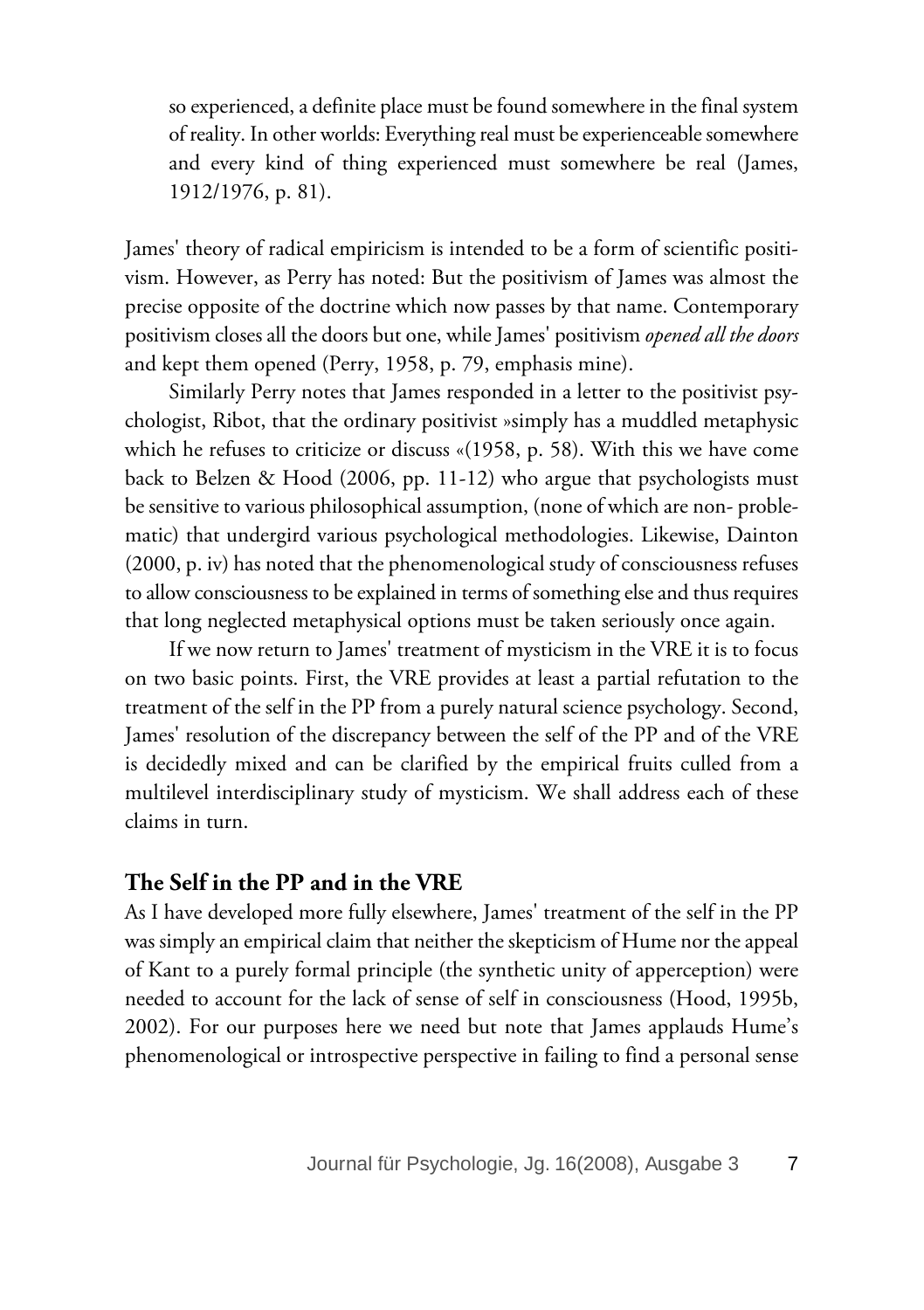of self within or behind consciousness. I quote from Hume's original, appealed to by James:

For my part when I enter most intimately into what I call myself, I always tumble on some particular perception or other, of heat or cold, light or shade, love or hatred, pain or pleasure. I never catch myself at any time without a perception, and never can observe any 'thing' but the perception. When my perception are removed for any time, as by sound sleep; so long as I am insensible of myself, and may truly be said not to exist (Hume, 1886, p. 534, emphasis in original).

James applauds Hume for his »good piece of introspective work« (James, 1880//1991, p. 333) but goes on to reject Hume's inability to note conjunctive as well as disjunctive relationships in terms of the principle of radical empiricism noted above. James's critique of the associationist theories in the PP applies here to Hume's incomplete introspection (finding disjunctive but not conjunctive relationships). Given that disjunctive and conjunctive relationships are both revealed in experience, the refusal to acknowledge conjunctive relationships is a defect of Hume's incomplete introspection led James to claim that »Hume is at bottom as much a metaphysician as Thomas Aquinas« (James, 1890/1991, p. 334). James is equally condemning of Kant's (1787/1956) solution to Hume's inadequate introspection. Kant postulated a purely logical principle, the transcendental synthetic unity of apperception. James rejected this as but a «'cheap and nasty' edition of the soul.« (James, 1890/1991, p. 345). He found it to be neither logically nor empirically necessary. He quipped, »Although Kant's name it is so long, our consciousness of about it, is, according to him, short enough« (James, 1880/1991, p. 342). What was James solution to the sense of identity reflected in consciousness? The purely empirical answer in the PP was that none was needed!

The Thought is a vehicle of choice as well as of cognition; and among choices it makes are these appropriations, or repudiations of its »own.« But the Thought never is an object in its own hands; it never appropriates or disowns itself (James, 1890/1991, p. 323).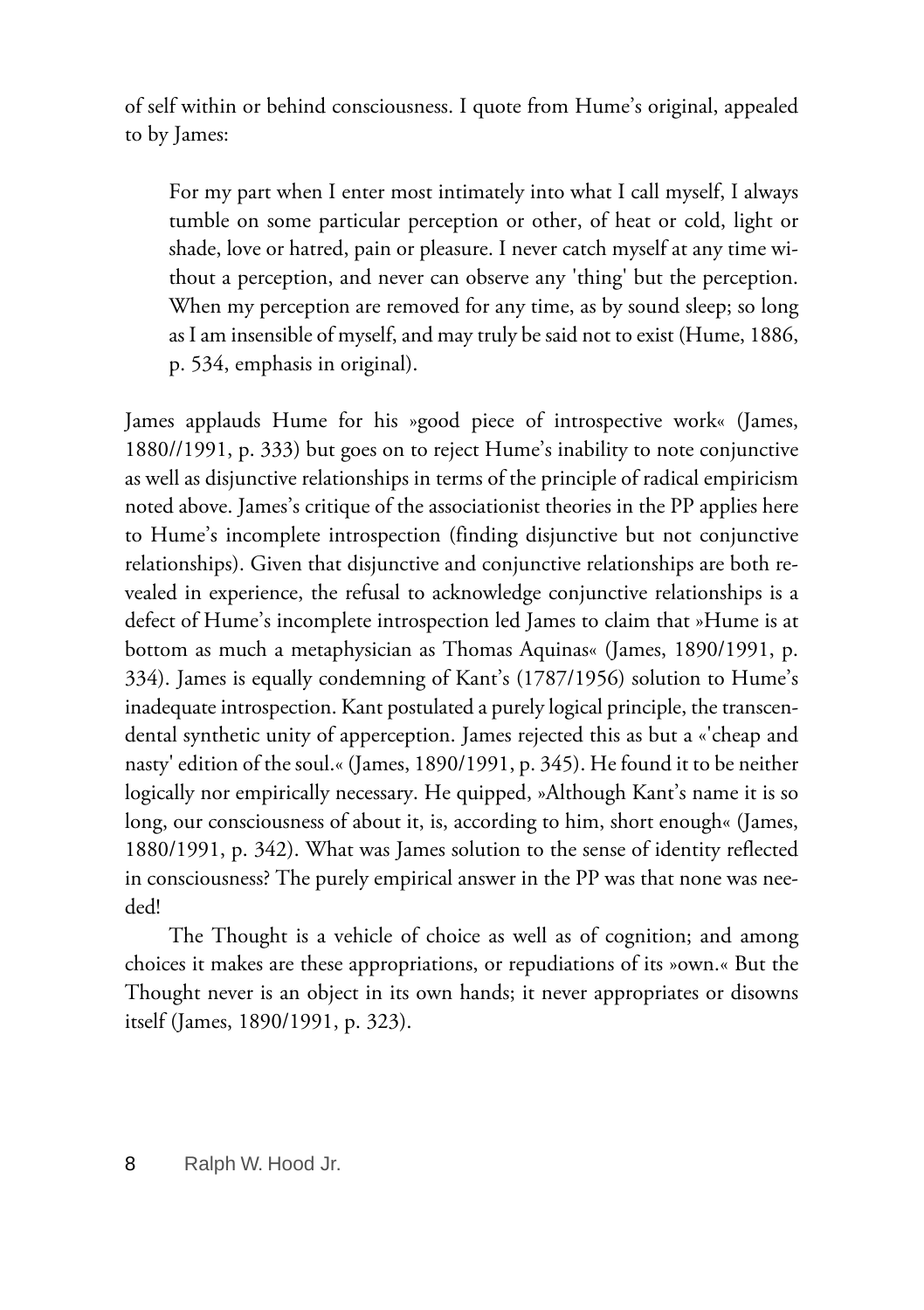James' purely empirical resolution in the PP is that we need not speak of a *con*sciousness, thinking its existence along with all else it thinks thus assuring a sense of personal identity.

Instead, of the state of though being one of con-sciousness … It might better be called a stream of *Sciousness* pure and simple, thinking objects of some of which it makes what it calls a »Me« and unaware of its »pure« self in an abstract of hypothetic, or conceptual ways (James, 1890/1981, pp. 290-291).

I will leave James' *Sciousness* here as all that is required from the viewpoint of psychology as a natural science. The philosophical issues raised by though appropriating past thoughts without the necessity of a personal I or *con*sciousness continues to intrigue contemporary philosophers concerned with the unity and continuity in consciousness experience (Dainton, 2000; Zahvi, 2005). It also continues to dominate discussion by those who defend a nonmaterial view of the self (Foster, 1996). However, the real issue of Sciousness cannot be fully evaluated outside the issues of the nature of mystical experience. Here, as we shall see, the James of the Varieties favors a consciousness aware of itself as a self.

# **Mystical Experience in the VRE**

Elsewhere I have argued for reading James' treatment of mysticism in the *Varieties* as an example of the unity thesis in mysticism (Hood, 2003). The unity thesis is the view that both within and outside of the great faith traditions, is an experience that is essentially identical, regardless of interpretation. James put the issue thusly:

In Hinduism, in Neoplatonism, in Sufism, in Christian Mysticism, in Whitmanism, we find the same recurring note, so that there is about mystical utterances an eternal unanimity which ought to make a critic stop and think, and which brings it about that the mystical classics have, as has been said, neither birthday nor native land. Perpetually telling of the unity of man with God, their speech antedate language, and they do not grow old (James, 1902/1985, p. 332, emphasis mine)

The above quote clearly hints at two of the basic assumptions of those who support the unity thesis. First, it implies that a distinction can be made between experience and its interpretation. Second, it suggests that for at least some linguistic descrip-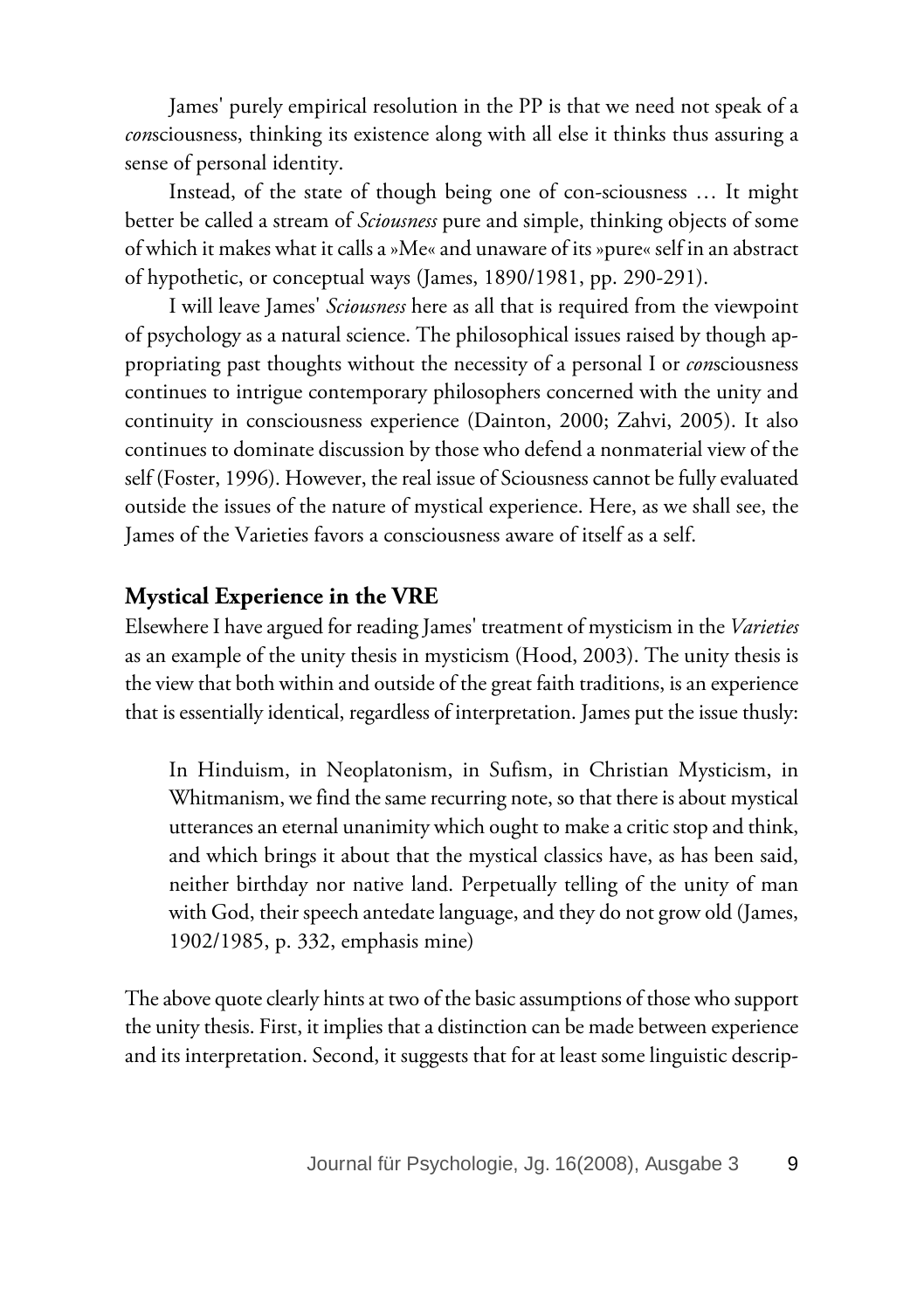tions, an underlying uniform experience cuts across language differences (Hood, 2003, 2006). This position has been most systematically developed by Stace (1961) under the rubric of the common core thesis and is the basis of the most commonly used empirical measure of mysticism, the Mysticism Scale which has been used in numerous studies for more than a quarter of a century (Hood, 1975, 1997).

Of particular relevance for my discussion of James' *Sciousness* is what Stace refers to as introvertive mysticism, an experience of union in which there is simply an ineffable awareness of pure consciousness. The *report* of this experience can be measured and is found in many cultures to be ineffably the same.

To identify an experience as ineffably the same raises a variety of conceptual issues that have occupied the concerns of scholars of mysticism. As Barnard states:

There has been such a stress on the linguistic nature of experience in recent philosophical thought that lay claims to immediacy or to a knowledge that is not structured linguistically are instantly suspect (Barnard, 1997, p. 120).

Likewise, Rorty (1999 p. 24) has noted that the linguistic turn in philosophy corresponded with contemporary philosophers not having their students read James. However, critical phenomenologist have begun to re-assert the relevance of James whose PP is characterized by Dainton (2000, p. xv) as »that great source of phenomenological insights and descriptions. «

Rorty's statement readily identifies the two major contending schools in the contemporary empirical study of mysticism in the West. One championed by Proudfoot (1985) and several scholars who have rallied around Katz in a series of edited books (Katz, 1977, 1983, 1985) denies the distinction between experience and interpretation. Basically, the crucial claim is that there can be no unmediated experiences, an assumption that continues to affirm the dominance of Kant's philosophy in contemporary psychology (Robinson, 1976, p. 219-226) and among the first generation of postmodern philosophers (Benedikter, 2007, part 2, p. 7).

The other school of mysticism is championed by Parsons (1999) and those who have rallied around Forman in a series edited books (Forman, 1990, 1998). This camp does not accept neo- Kantian thought uncritically and is heavily influenced by Eastern philosophy. It also refuses to accept reductionist explanations of mysticism once common in classical psychoanalysis (Simonds, 2006). They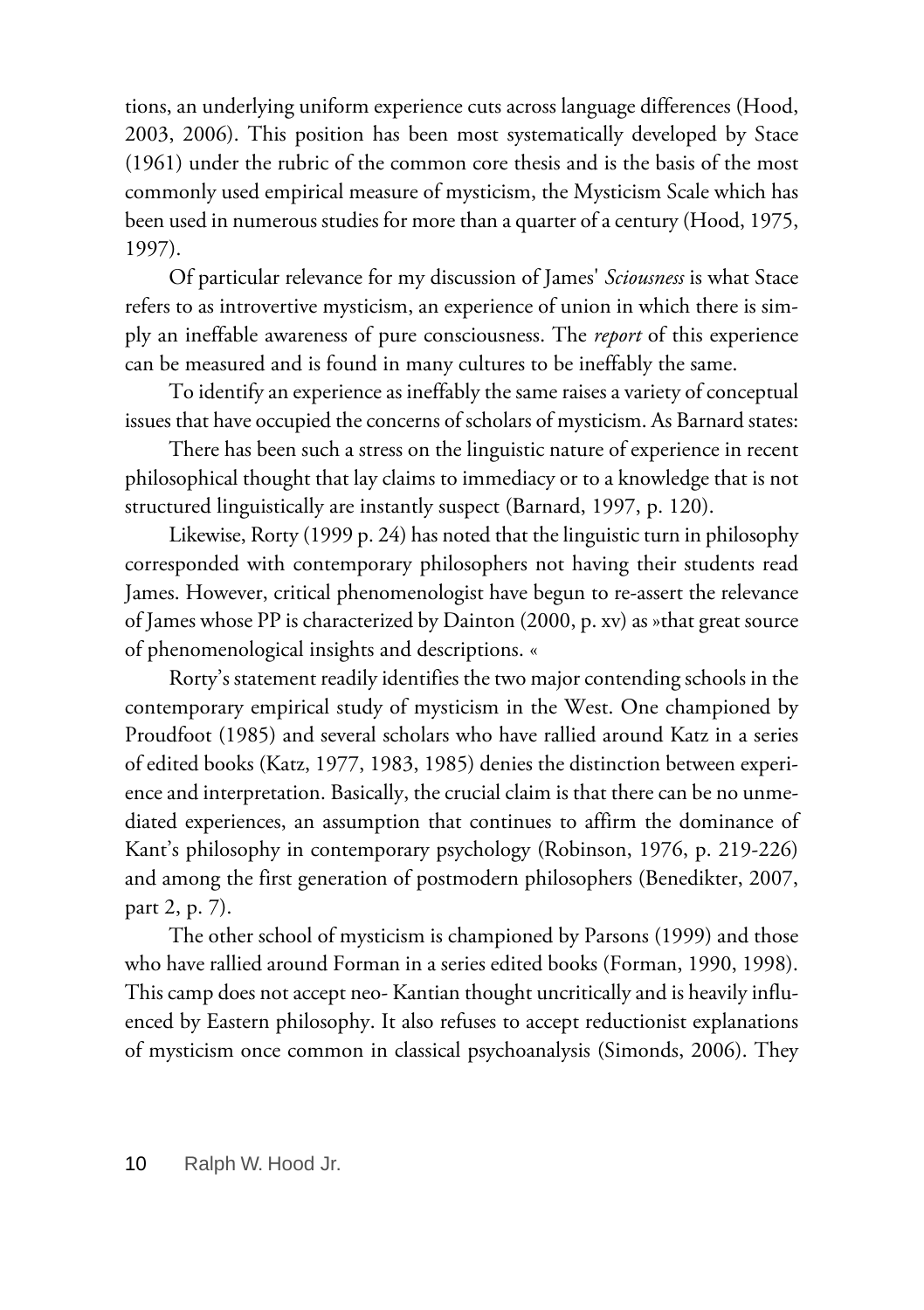refuse in Barnard's phrasing, to privilege Kant over Dōgen (1991, p. 116) and argue for the reality of ineffable experiences of union for which, as Stace (1961, p. 203) has noted, there is no *principium individuationis*. In Brainard's (2000, p. 269) phrasing such experiences are »nondiscursive intimations of direct experience« and in a similar phrasing Benedikter (2007) refers to a »pre-conceptual life stream« (part 2, p. 12) or a »pre-conceptual self-awareness of consciousness (part IV, p. 1). Such experiences are neither linguistically constructed nor, as we shall see below, capable of being deconstructed. They offer evidence in favor of a direct, unmediated experience of reality acceptable in many Eastern philosophical systems (Coward, 1990) and in forms of Western apophatic mysticism (Benedikter, 2007; Cupitt, 1998).

Given my own treatment of James' as an exemplar of the unity or common core thesis (Hood, 2003, 2006) it might sound contradictory to reference Barnard (1997, p. 135) who argues that James is not an advocate of the common core or unity thesis. However, the contradiction between my view and Barnard's is more apparent that real if we but remember that James always spoke and wrote with a particular audience in mind (Seigfried, 1990; Richardson, 2006).

Barnard has identified an issue that allows a different reading of the VRE in light of contemporary studies of mysticism. It is to an overview of these studies that we begin to identify the fruits of a Jamesian perspective on a variety of mysticisms viewed in a pluralist perspective. To do so we will distinguish between trait and state mysticism as first suggested by (Forman, 1999).

It is widely accepted by biographers of James that he approached his Gifford lectures with an eye toward refuting absolute idealims, especially as championed by his friend and colleague at Harvard, Josiah Royce (Levinson, 1981 Myers 1986; Perry, 1958; Richardson, 2006 ). James own widely quoted definition of mysticism in the VRE must be put in context, It was less a definition than an effort to mark off a territory for discussion for *the purposes of the present lectures* (James, 1902/1985, p. 302, emphasis mine). He knew that despite his own emerging commitment to pluralism, the understanding of mysticism was often in terms of philosophical monism.

The practical unanimous tradition of 'regular' mysticism has been unquestionable monistic; and inasmuch as it is the characteristic of mystics to speak, not as scribes, but as men who have 'been there' and seen with their own eyes, I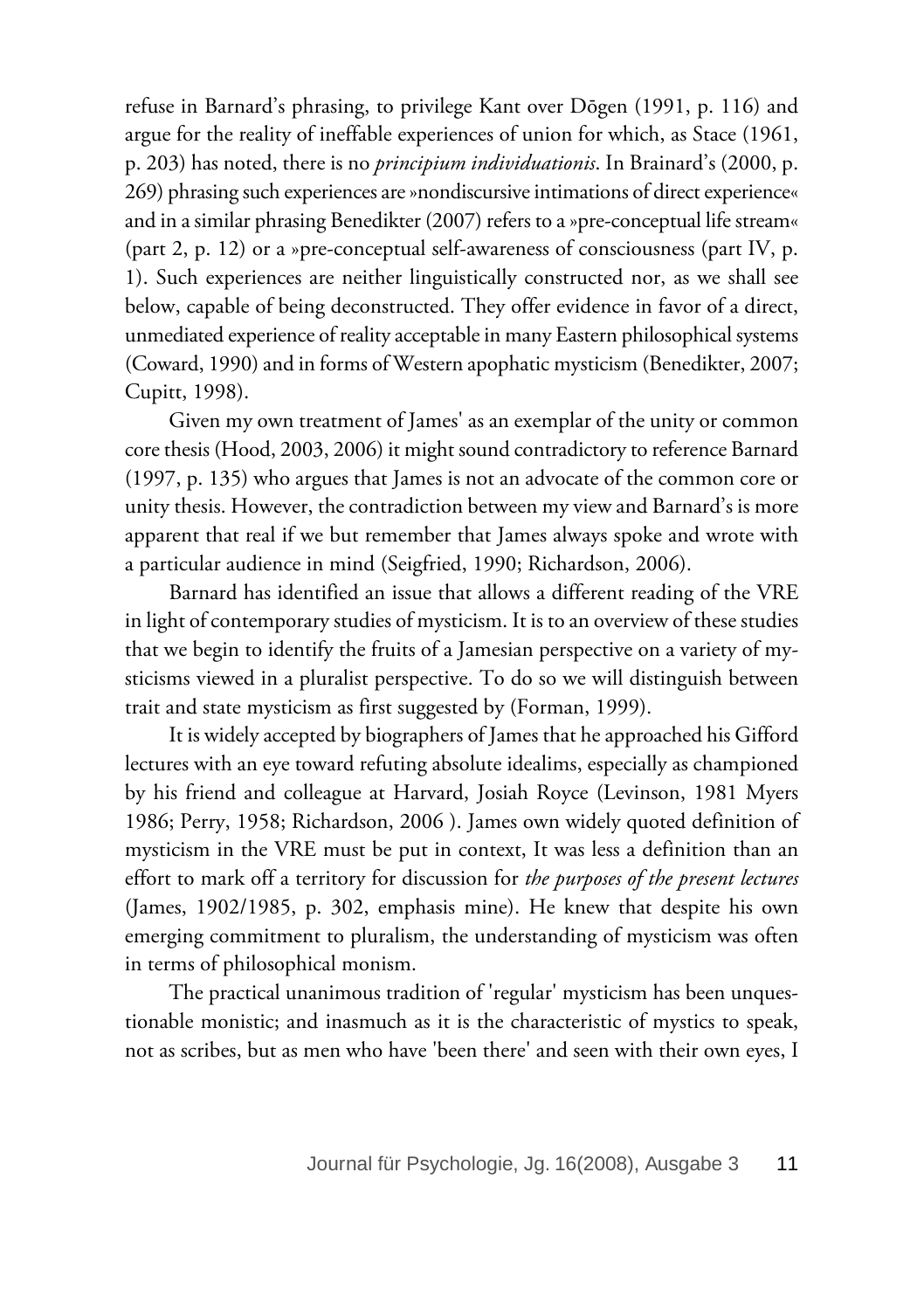think this sovereign manner must have made some pluralistic-minded students hesitate, as I confess it has often given pause to me (in Barnard, p. 30).

James' four markers of mystical experience include as second criteria passivity and transiency. While I think passivity emphasizes James' bias toward Protestant spontaneous experiences as opposed to practices long cultivated in Catholicism (to cite but one example) this marker does serve to insist that mystical experiences are facilitated by various practices, but cannot be produced assuredly by them (Hood, 1995a). We will return to this latter but for now cultural practices can be viewed as distal set and setting factors to facilitate or inhibit mystical experiences that as I will argue below can nevertheless transcend a culture that facilitates them (Also, Hood, in 2008).

James' second marker is also secondary. It simply notes that mystical experience is transient. Forman (1999) has recently identified transient mystical experiences as state mysticism, a useful distinction when we return to James *Sciousness* of the PP. Here we but note that if not all mystical experiences are transient, then the possibility of state mysticism emerges that has consequences for James' treatment of personal identity in the PP.

The two primary markers of mystical experience that James' employs for his Gifford lectures are that these experiences are noetic and ineffable. His insistence on noetic is crucial, especially when combined with the other primary marker of mysticism, ineffability. Here is the strongest claim to situate James with the common core or unity school of mysticism. Ironically, it is first expressed in a curious quote given James' intent to battle with monism. »In mystic states we both become one with the Absolute and we become aware of our oneness«(James, 1890/1985, p. 332). James reference to the Absolute is partly sleight of hand, for he readily admits in the written lectures that his preference is for God since God is (a) a medium of communion and (b) a causal agent (James, 1902/1985, p. 402, footnote 32). Furthermore, that consciousness is not obliterated is crucial for James, for he insists in the written lectures that, »Consciousness of illumination is of us the essential mark of 'mystical states'« (James, 1902/1985, p. 323-324, footnote 28). The continual referenced to mystical *states* would seem to remove James from the common core or unity school which argues for a commonality across interpretation and cultures for a singular mystical state.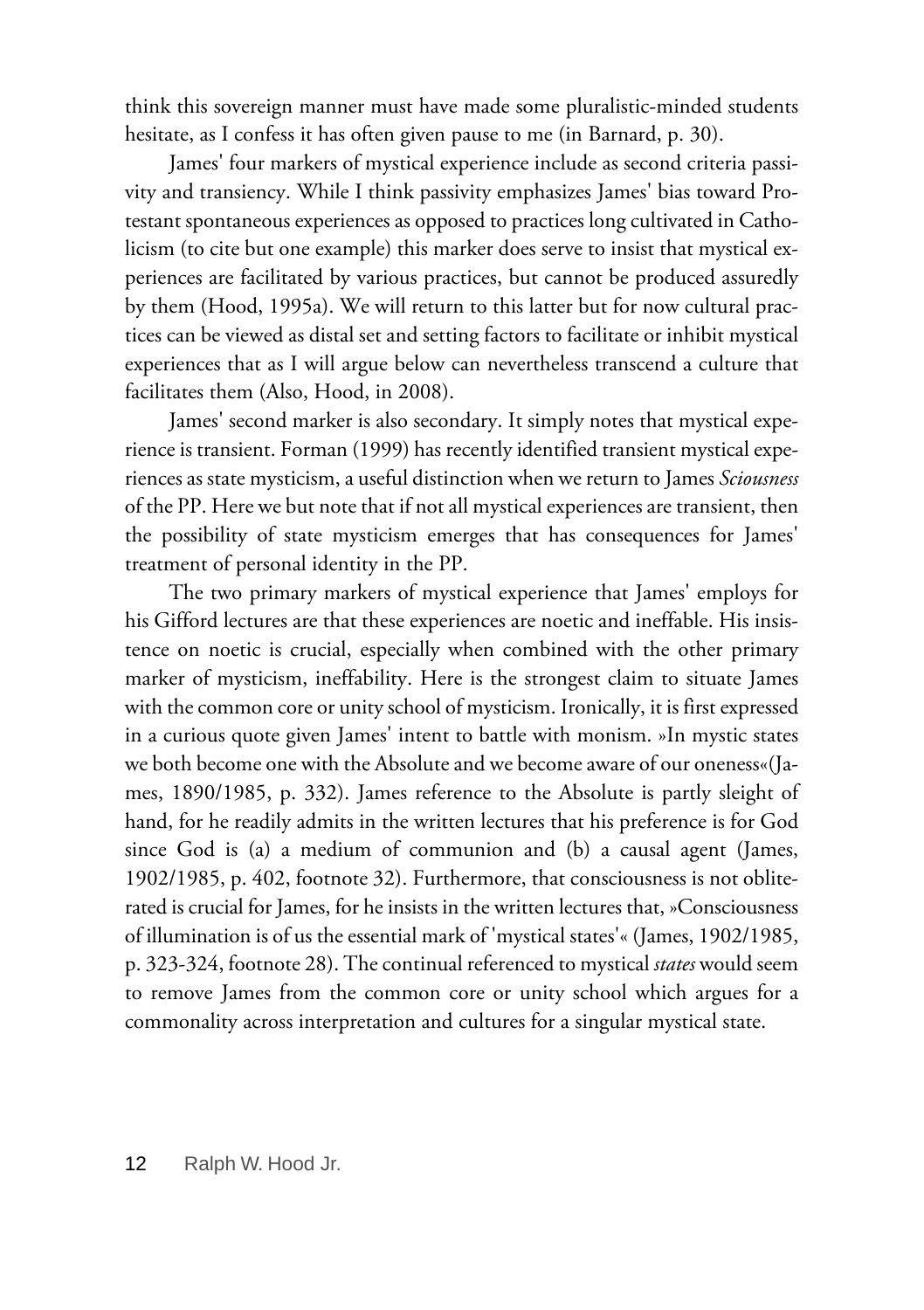The trouble with any one reading of James is that if his work is taken as a whole, a more complete representation of his divergent stands on many issues can be identified (Barnard, 1997; Seigfried, 1990; Richardson, 2006). While in parts of the VRE James does write as if his focus is on introvertive mysticism, he also places mysticism in a context of numerous experiences (his »mystical ladder«) that clearly are not instances of introvertive mysticism. Barnard (1991, p. 63) has noted that ultimate James equates mystical experience with any submarginal or subliminal state none of which are clearly pure consciousness experiences. Including in these submarginal experiences are James's diabolical mysticism, a »sort of religious mysticism turned upside down« (James, 1902/1985, p. 337). In this sense, the measure of transliminality developed by Thalbourne, (1998) is the most Jamesian measure of mysticism we have. It is a single factor scale measuring essentially subliminal states of consciousness. Thalbourne & Delin (1994, p. 25) coined the term transliminal to refer to a common underlying factor that is largely an involuntary susceptibility to inwardly generated psychological phenomena of an ideational and affective kind. However, transliminality is also related to a hypersensitivity to external stimulation (Thalbourne, 1998, p. 403) such that transliminaltiy becomes a Jamesian measure of the sub marginal region where as noted above where «'seraph and snake' abide there side by side (James, 1902/1985, p. 338). While this sub marginal region includes mystical phenomena of a wide variety, this transliminal domain is more than simply introvertive mysticism and insofar as it is contentless excludes introvertive mysticism as noted above. Lange & Thalbourne (1999) have also developed a single factor measure of mysticism that is more restricted than simply what I have called the transliminal domain, but is similar to James' treatment of mysticism in the VRE as it allows for interval scaling of intensity of experiences, as an empirical mystical ladder of sorts.

Even in the VRE James quickly retreats from a focus upon only introvertive mysticism. He admits to focusing primarily on classical mysticism. On the fringes where a wide variety of mystical experiences exists the unanimity evaporates.

The fact is that mystical feeling of enlargement, union, and emancipation has no specific intellectual content of its own. It is capable of forming matrimonial alliances with material furnished by the most diverse philosophies and theologies provided only that they can find a place in their framework for its particular emotional mood« (James, 1902/1985, p. 337).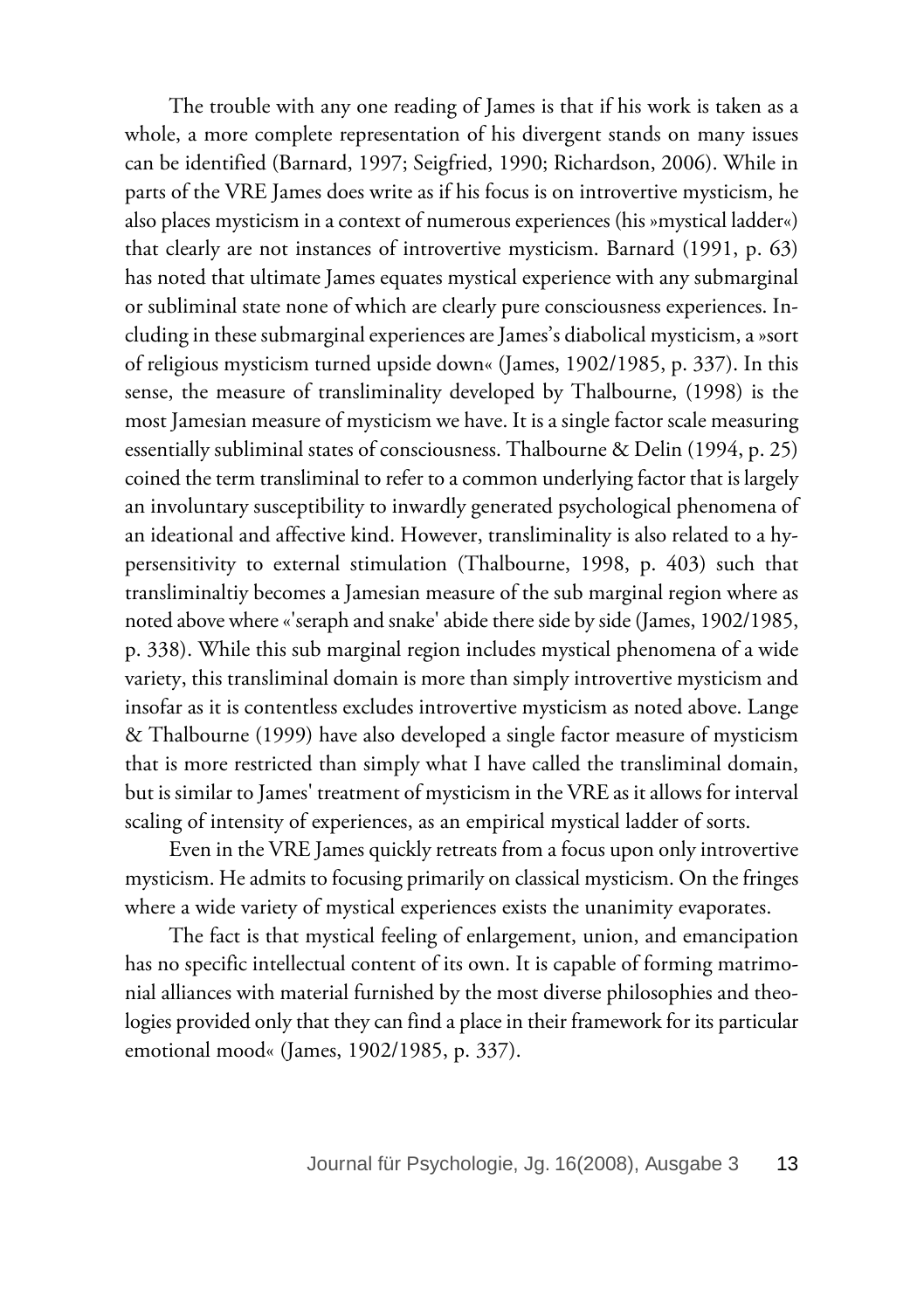These remarks need not disturb the common core or unity theorists as they already accept the ineffability of the introvertive mystical state. Insofar as the limiting case of the experience of enlargement or union is a pure consciousness event. The role of language and culture in interpreting the state is not challenged but their role in determining the state (experience) is.

With respect to introvertive mysticism, James' sub marginal thesis argues that the self becomes aware of what he James' simply identified as »MORE of the same quality« (1902/1985, p. 401, emphasis in original).« He also notes that, »It is when we treat of the experience of 'union' with it that their [mystics] differences appear most clearly« (p. 401). Thus, James can accept an aspect of the constructionist position which was articulated at the time of James' VRE by Rufus Jones, »The most refined mysticism, the most exalted spiritual experience is *partly* a product of the social and intellectual environment in which the personal life of the mystic has formed and matured (1909, p. xxxiv, italics in original). Jones' emphasis on is crucial, for it allows what James allows, that portions of experience escape cultural influences. Stace (1961, pp. 153-154) notes that self transcendence (James »MORE«) is part of the experience and *not* of the interpretation of experience.

Recently Forman has coined the *term pure consciousness experience* (PCE) for Stace's introvertive mysticism. He is part of what I call confessional scholars of mysticism, those who include their own mystical experiences as part of their scholarly treatment of mysticism (Barnard, 1997, Forman, 1999, Roberts, 1984). These scholars acknowledge the identity of introvertive states. Barnard goes too far as to identify PCE »knowledge by identity« (1999, p. 109-127) which perhaps is less an explanation than a re-affirmation of James' »MORE.« However, the value of confessional mystics who study mysticism cannot be underestimated both for the methodological value of their insights (Staal, 1975) and of the value of returning psychology to the researcher as subject that characterized psychological research at its inception as a laboratory science (Danzinger, 1994).

While knowledge by identity may not be an explanation, it does appear to be an adequate description of a limiting case. We can identify this limiting case empirically by calculating a ratio between James' well-known distinction between knowledge about and knowledge by acquaintance or knowledge of explored throughout the PP. For my purpose here it is sufficient to note that there is a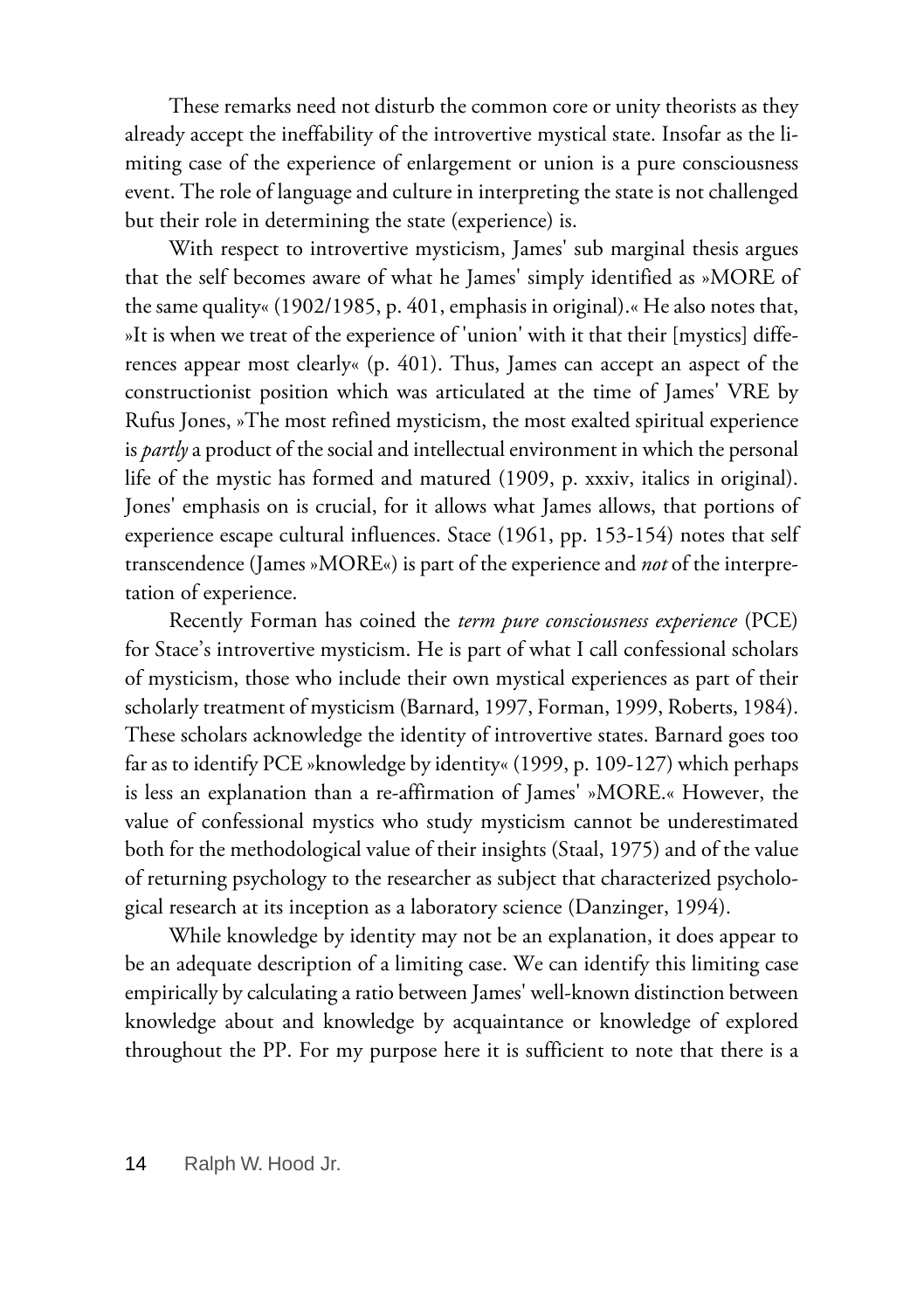subject/object distinction in knowledge about. Hence it is linguistically and culturally constructed knowledge. Therefore, it can also be deconstructed. Knowledge of is experience gained by participation, and can be prior to language. The ratio between knowledge of and knowledge about approaches the limiting case of a PCE or introvertive mysticism. That this state may only be approximated in many is not to assume that linguistic and cultural factors alone explain it nor that in the limiting case these factors play a significant explanatory role.

The closest approximation to the attainment of this limiting case is addressed by Stace . His comment is based upon Pratt's discussion (1920, pp. 128-131) of the well-known case of Madeleine, a mystic kept under observation in Salpêtrière by Janet. Pratt noted that she recognized objects placed in her hand when hypnotized. However, the issue for Stace is an empirical one: whether she was *consciously aware* of this. Acknowledging that hypnosis can trigger mystical states, he goes on to argue

Suppose that he [Pratt] is mistaken to the extent that there is on the otherwise undifferentiated glassy surface of the One some faint smudge of impurity, some wisp of gossamer imagery; or that at the centre of the Void, or perhaps at its edges, there is a little sport of something or other which we will call the nonvoid? … Whatever we may think of what is supposed to be the mystical vision, it surely cannot be reasonably maintained that it is *nothing but* a very fait visual; image, a tiny sound, a spot of dim and almost invisible light? (Stace, 1961, pp. 130-131).

One of the most critical treatments of PCE is by Almond (1982). Not limited to neo-Kantian assumptions that fuel the social constructionists, he reminds us that »There is nothing logically inherent about the notion of a contentless experience (Almond, 1982, p. 174). Furthermore, he makes once more the case that is an empirical possibility that such experiences can transcend linguistic (hence cultural) constructions:

Now in the mystical case, and taking a theistic mystical experience as our example, what remains as the basic datum of mystical experience if the content of the experience, the experience of the self in union with God, is abstracted? The residue is a contentless experience, one in which there is neither awareness of the self (of normal consciousness) nor of 'anything' standing over against the self – a state in which, unlike the waking and the dream-state, there is no subject-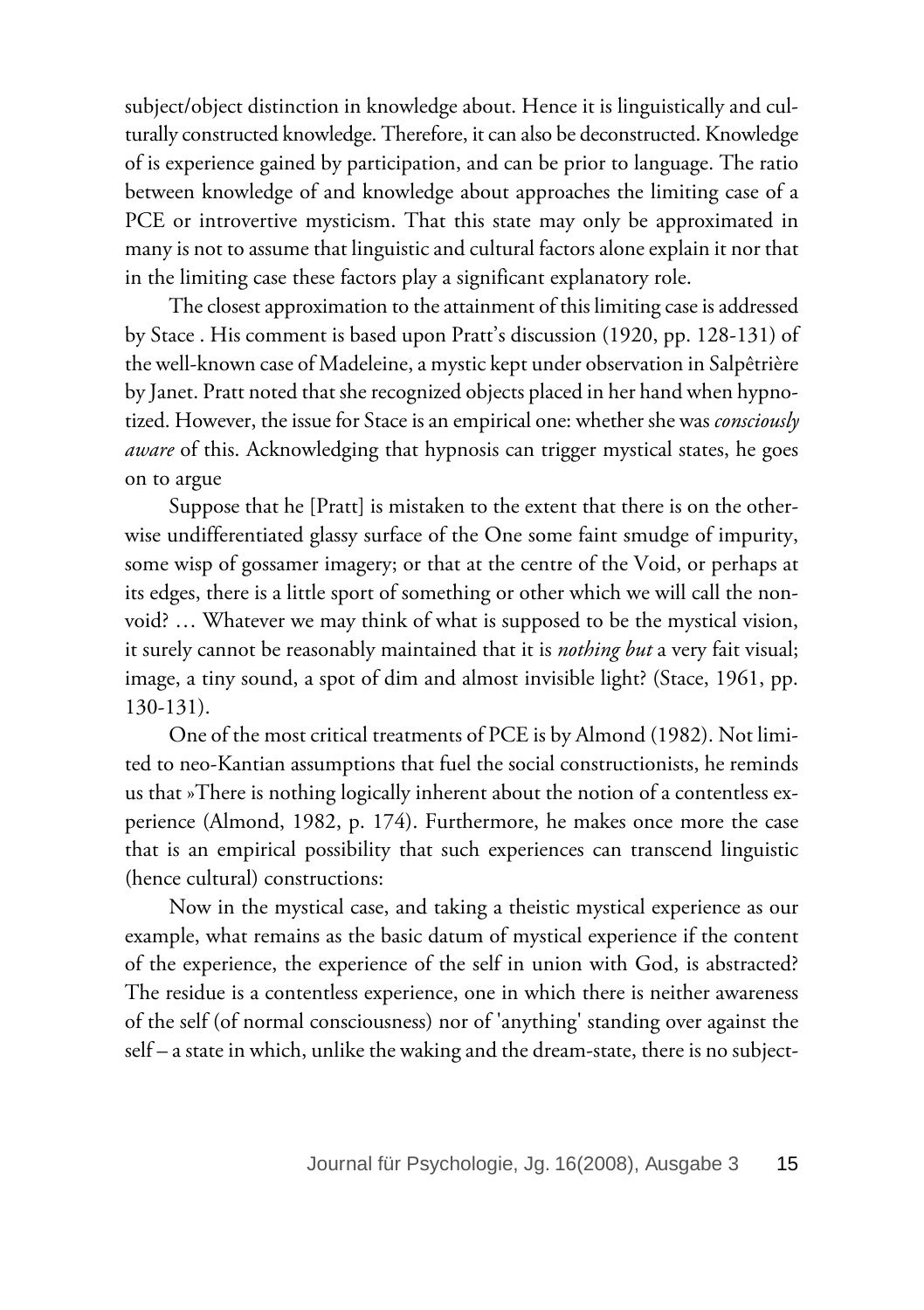object polarity. It is, furthermore, a state in which there is neither incorporated paradigmatic beliefs or symbols, nor, ergo reflexive interpretation, for there are no beliefs, thoughts, symbols, or dual awareness therein. In other words, it is a state in which the distinctions between the knower, the act of knowing, and what is know are obliterated (Almond, 1982, p. 174).

Enough examples have been provided to support the claim that both conceptually and empirically reports of pure consciousness events of trait introvertive mystical experience occur across many contexts ands situations. Scholars of mysticism who have focused heavily upon mystical text and reports of mystical experiences have not surprisingly documented the immense effects of language and culture on the description of PCE's. However, the confessional scholars of mysticism have noted the ability to talk to other mystics and confirm that across traditions, identical experiences occur (Forman, 1999, pp. 21-27). Likewise, the scholars who support the unity thesis have concluded that conceptually, »In so far as we are speaking of contentless mystical experiences, there is a unanimity and a universality which transcends the cultural content in which they occur « (Almond, 1982, p. 176). In terms of my concern for a truly interdisciplinary study of mysticism we have three empirical convergences from radically different methodological stances that strongly suggest that there is at least one form of mystical experience that transcends linguistic and cultural constructionism. I want to briefly emphasize each of these convergent strains of empirical support for the unity thesis.

First, there is a series of empirical measurement based studies employing the Mysticism scale that has operationalized Stace's common core theory that itself was phenomenologically derived. In this sense it is an empirical approach that is Seigfried refers to as James' radical reconstruction in philosophy (and I add psychology): »the empirical validation of phenomenologicaly derived classifications« (Seigfried, 1990, p. 12). For my present purposes, it is sufficient to note that introvertive mysticism emerges as a distinct factor not only in exploratory factor analytic studies (Hood & Williamson, 2000) but also in confirmatory factor analyses in such diverse cultures as the United States and Iran (Hood, Ghornbani, Watson, Ghramaleki, Bing, Davison, Morris, & Williamson. (2001).

Second, as noted above, among the confessional scholars who incorporate their own introvertive experiences into critical discussion of the unity thesis, in-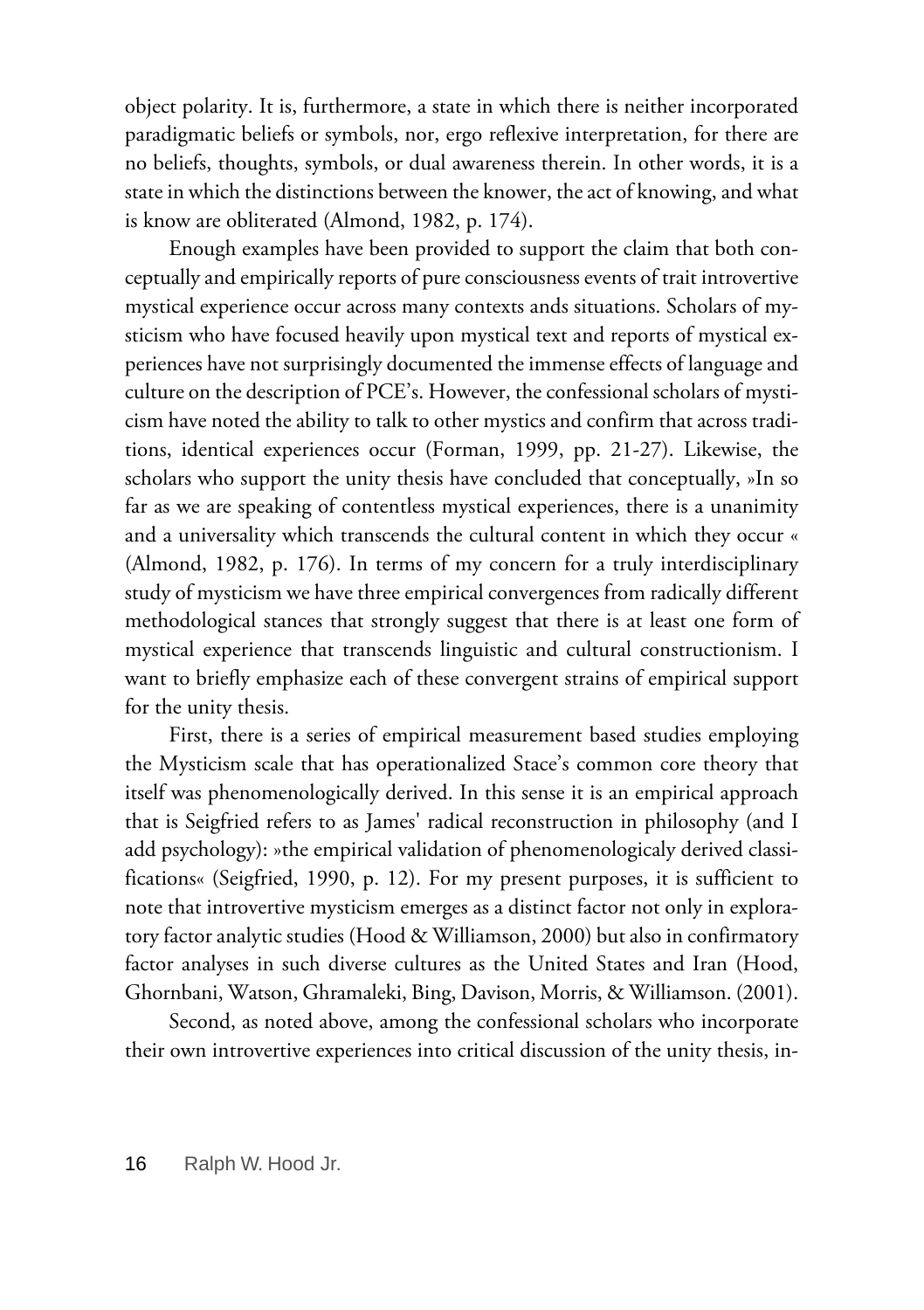terviews with mystics in other traditions about the nature of their introvertive mystical experiences reveal that difference in the linguistic and cultural expression of these experiences are mutually recognized to be essential the same experience. Forman, who has practiced a Neo-Advaitan form of meditation twice a day since 1969 noted that his experience of PCE was acknowledged as identical to a Zen abbot's account of the same experience and to a Siddha Yoga's novice's account of her experience (Forman, 1999, pp. 20-30).

Third, independent scholars who have sought a common phenomenology between various traditions have been able to find it. This includes scholars whose work had not be cross-referenced and hence reached their conclusions independently. For instance, Brainaird (2000) found this commonality in the mystical traditions as cultural diverse as Advaita-Vendānta Hinduism, Mādhyamika Buddhism, and Nicene Christianity supporting previous independent conclusions of (Loy, 1988, 1990) with respect to Advaita-Vendānta Hinduism and Mādhyamika Buddhism.

One should not underestimate the evidential force when diverse empirical methods converge toward one conclusion. Methods that are rooted ultimately in a neo-Kantian epistemology are inappropriate for the recognition of a possible transcendent unity to diverse faith and cultural traditions that may have in common not simply the diversity that is well documented, but a common mystical core that whether called introvertive or pure consciousness experience is nevertheless the essence of what I have termed the unity thesis. Religious studies scholars, psychoanalysts, and mystics have all argued for an epistemology that is not rooted in Kantian or neo-Kantian philosophical assumptions (Dupré, 1980; Barnard, 1997, Forman, 1999; Smith, 1983). The crucial empirical point is simply that any claim to an empirical method involves philosophical assumptions that must be acknowledge least a hidden and hence unexamined epistemology drive an agenda that may be unfair to the object of investigation (Belzen & Hood, 2006). In studies of mysticism, the empirical fruits are largely unavailable to those who become in the face of introvertive mystical claims a priori committed linguistic and cultural reductionists.

The purely empirical evidence for the unity thesis has support from what at first might seem a curious source. A major debate within the contemporary psychology of religion centers on the conceptual and empirical distinctions bet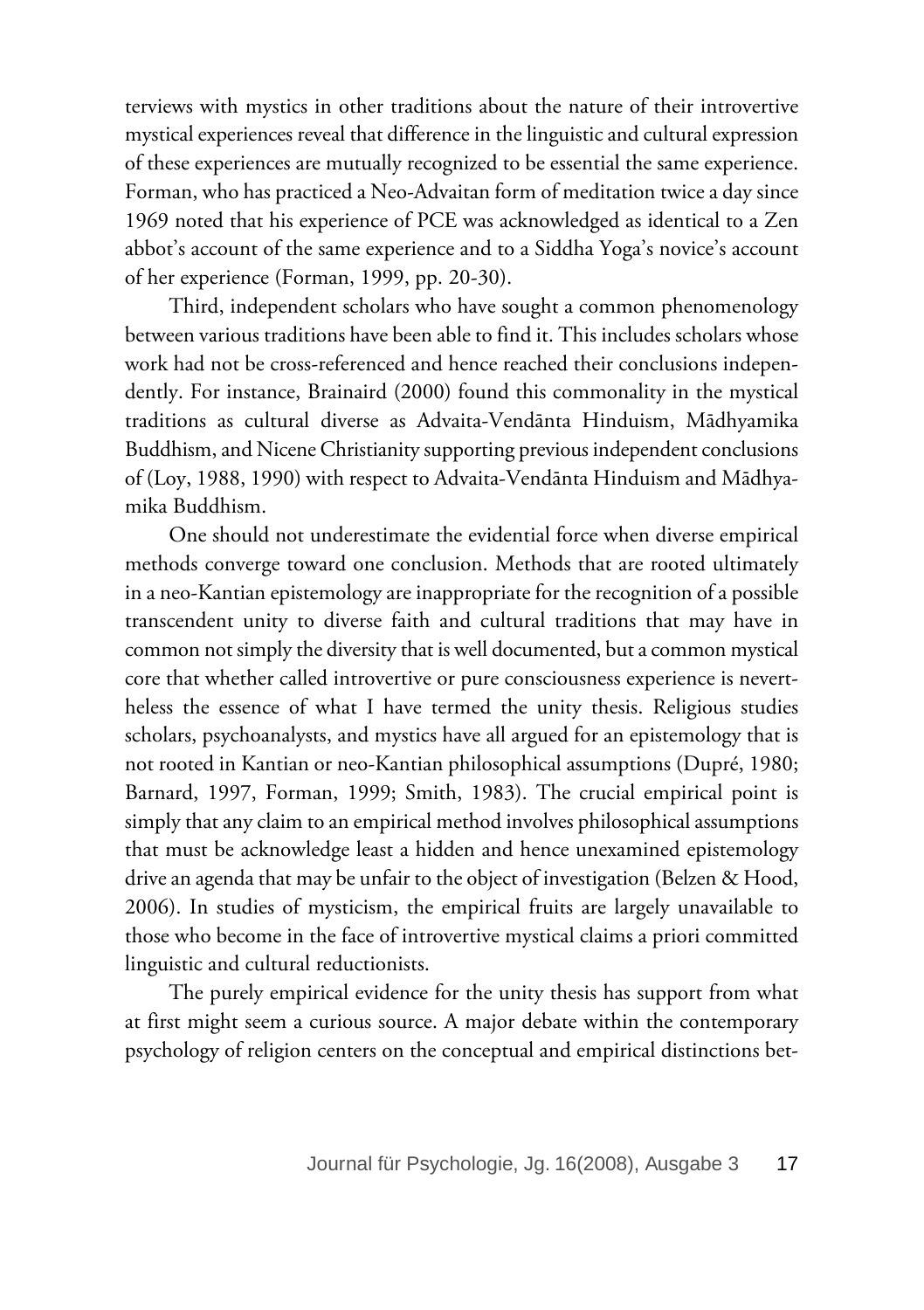ween religion and spirituality. The literature is immense and controversial (Hood, 2003; Zinnbauer & Pargament, 2005). However, independently of these literatures, post-modern philosophers have begun the same debate. Cupitt (1998) notes that human beings have been led by meditation or contemplative prayer into »an experience of non-dual, undifferentiated unity« (1998, p. 41). Like the major first generation of deconstructionists, Cupitt emphasizes that the mystics were to true forerunners of deconstruction (1998, pp. 93-122). In a similar vein, Benedikter (2000) has argued for a proto-spirituality largely rooted in an interest in apophatic mysticism in the first generation of deconstructionists such as Lyotard, Derrida, and Foucault. These figures all feared the return of a Renaissance of religion (largely religious fundamentalism) and championed an alternative that Benedikter (2007, part 1, p. 2) sums up in his own self-identification as »I am spiritual but not religious.« He notes that Derrida, Foucault and Lyotard all supported a form of knowledge that must remain an absolute secret least in be violated by language. Benedickter (2007, Part 3, p. 8) notes, »the universe is a paradoxical structure in itself, which concentrates its very structural predisposition in the structural constitution of the individual, singular 'I' – of every singular 'I' that exists.«

Benedikter concludes from a radically different literature, what Branard has suggested would and should have been James' own conclusion had he followed through with his own epistemological assumptions. From the results of the first generation of deconstructionists Benedickter (2007, Part 3, p. 2) concludes:

I must be, as my own clear logic teaches me, something like a double being, a double »I«: a normal ego that is an illusion, but also a secret witness, that becomes aware of this illusion. There must be behind the normal ego an »I« which I cannot deconstruct.« This is the same conclusion a more critical reading of James' PP in light of his VRE also supports. In the PP we have seen that James only needed Sciousness. Foucault spoke of »The thinking that is thinking itself« (in Benedikter, 2007, Part 1, p. 11).

However, both in the VRE and in critiques of an absolutist deconstruction (the counterpart to absolutist social constructionism), epistemological critiques combined with phenomenology reach a consensus. As Branard notes,

I suggest that if James had remained faithful to his epistemology, what he could have said, and indeed, should have said, is that we all have an immediate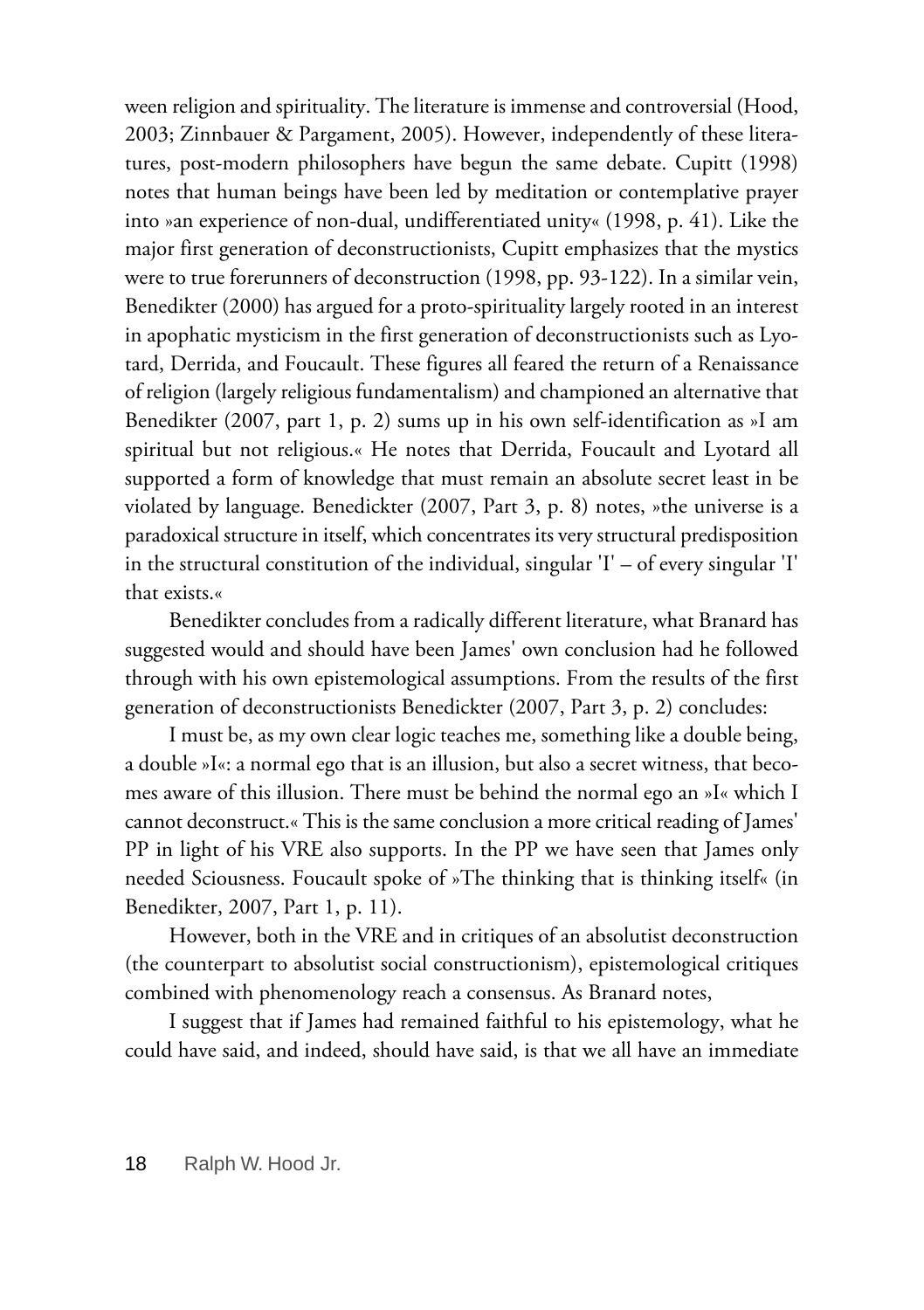awareness of »I-ness.'« Furthermore, subtle introspection reveals that the most accurate description of this »I« is of a contentless awareness that is continually present beneath the constantly changing stream of consciousness that I know to be mine (p. 160).

In the VRE there is both an introvertive mystical experience (being one with the absolute) and also varied ranges of experiences whether they are called mystical or not, that are clearly not introvertive experiences or PCE. Thus, as Barnard (1997, p. 63) rightly notes, James was never committed to a single definition of mysticism and his wider definitions of mysticism tend to merge the mystical with a variety parapsychical phenomena (Barnard, 1997 p. 200). In this sense, as already noted, the mysticism scale proposed by Lange & Thalbourne, (2007) is much more Jamesian that Hood's mysticism scale in which introvertive or PCE emerges as a clear factor, which captures only one of James' definition of mysticism in the VRE. The Lange & Thalbourne (2007) scale also has an advantage for those who favor a wider definition of mysticism as identifying what is clearly an empirical fact, that reports of mystical experience are associated with reports of paranormal experiences (Hood, 1989, 2008b). However, the most Jamesean measure of mysticism is transliminality that includes a variety of states, only some of which are mystical in terms of the limited definition of mysticism used in the *Varieties*.

The focus on mystical experience as a state implies that such experiences, whether spontaneously occurring or cultivated cannot be maintained over time. Yet the epistemological critique of James noted above, phenomenological studies, and critiques of an absolutist deconstruction all suggest that there can also be state mysticism.

State mysticism can be interpreted as a mystical duality where one has the continual experience of what Roberts (1984) has called the experience of no-self. Forman (1999, p. 140-146) also notes his own experience of no-self. While space prohibits a complete development of this mystical state of selfless persons, there are critical treatments of this state especially in Eastern religious and philosophical traditions (Collins, 1982; Nishitani, 1982). Likewise, it characterizes the first generation of deconstructionists as noted above. For example Lyotard allowed for an Ego or a self that can be socially deconstructed, but also quasi-I that always is absent in the presence of what remains written Ego has a proper name, can be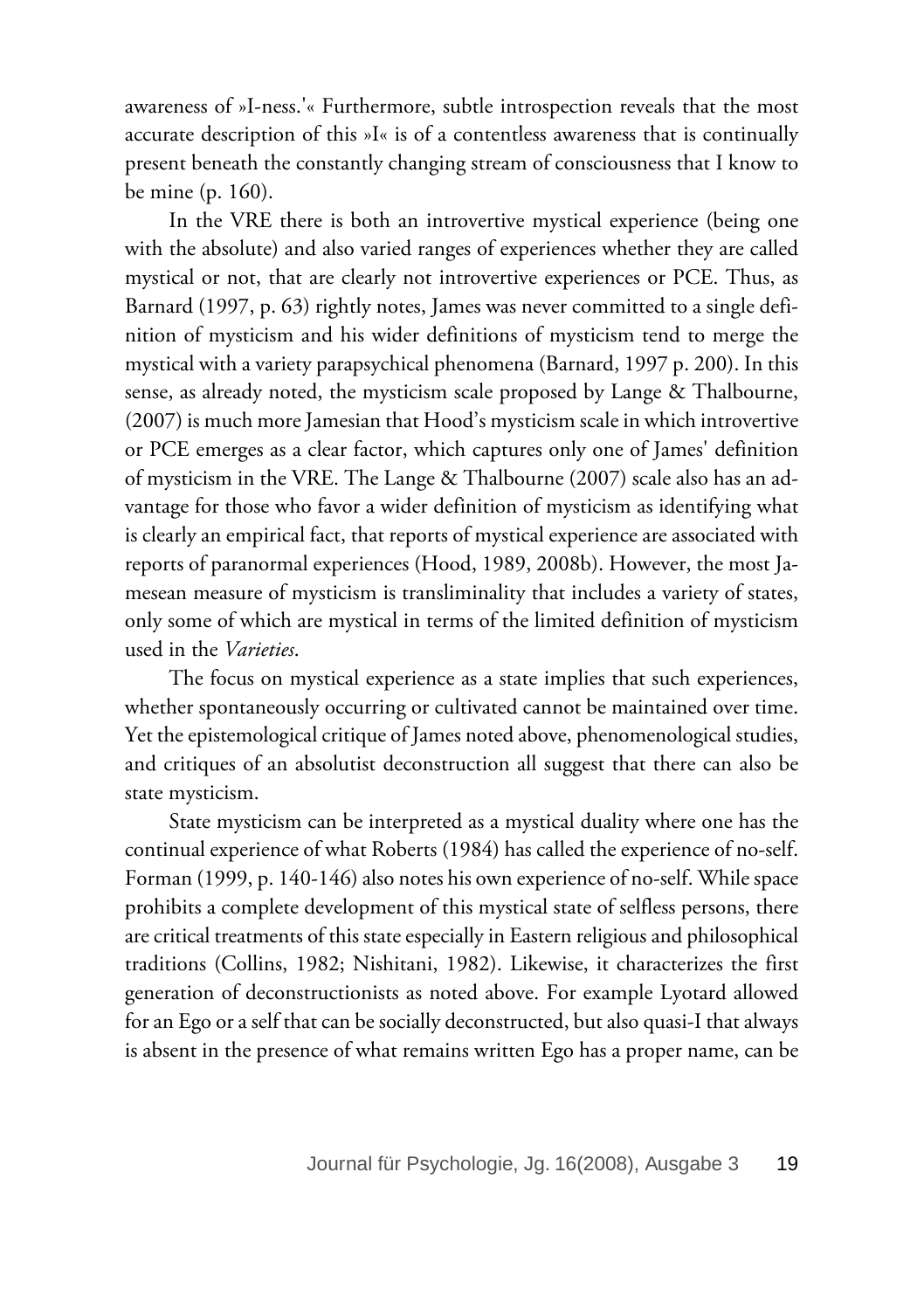situated within dated time and locales, participates in activities and the commerce of phrases, in the human community, in all that perishes and is born again, all that repeats itself. Ego lends its name to the written that *this* does not write, that »I« quasi-writes (Lyotard, 2001, p. 44, emphasis in original).

Coward (1990) has drawn extensive parallels between Derrida's deconstructionism and Indian philosophy. However, most significant here is Benedikter's (2007) recognition of the emergence of a postern modern spirituality whose foundation has been laid, partly unwittingly, by the first generation of postmodern deconstructionists or post-structuralist philosophers whose influence in the contemporary psychology of religion is not simply silent, but silenced by metaphysical assumptions implicit in mainstream methodologies. Here I simply indicate that while we have no empirical measure yet of state mysticism, we do have empirical reports that individuals can experience an »I« located in awareness itself, detached from any contents of consciousness (Deikman, 1982). Here a *limited* social constructionism and a *limited* deconstruction meet. The contents of consciousness necessarily reveal cultural and linguistic shaping and hence can also be deconstructed. They are most associated with religion, not spirituality. The experience of the no-self, or »I« and its relationship to introvertive mysticism is both a conceptual and empirical issue worthy of further investigation. I suggest that this experience is likely to follow introvertive mystical experiences conceived as trait mysticisms. This empirical proposition can be tested and is consistent with both Almond (1982) and Hood (19989) who argue that extrovertive mysticism is likely to follow introvertive mystical experiences and not proceed them as suggested by Stace. However, while both introvertive and extrovertive are trait mysticisms, the experience of the »I« as a conscious witness is a state mysticism.

In conclusion, I want to emphasize that scholars working in a single vineyard cannot gather the ranges of fruits already ripened. Nor can they be collected using one empirical methodology. However, the fruits waiting to be gathered are worth acknowledging. I will end by summarizing them for both state and trait mysticisms.

For state mysticism one cannot simply declare a contentless awareness or PCE to be impossible on Kantian or neo-Kantian grounds. Persons do experience introvertive mystical states; they can be facilitated under experimental and quasiexperimental conditions; their report can be reliably measured; widely differing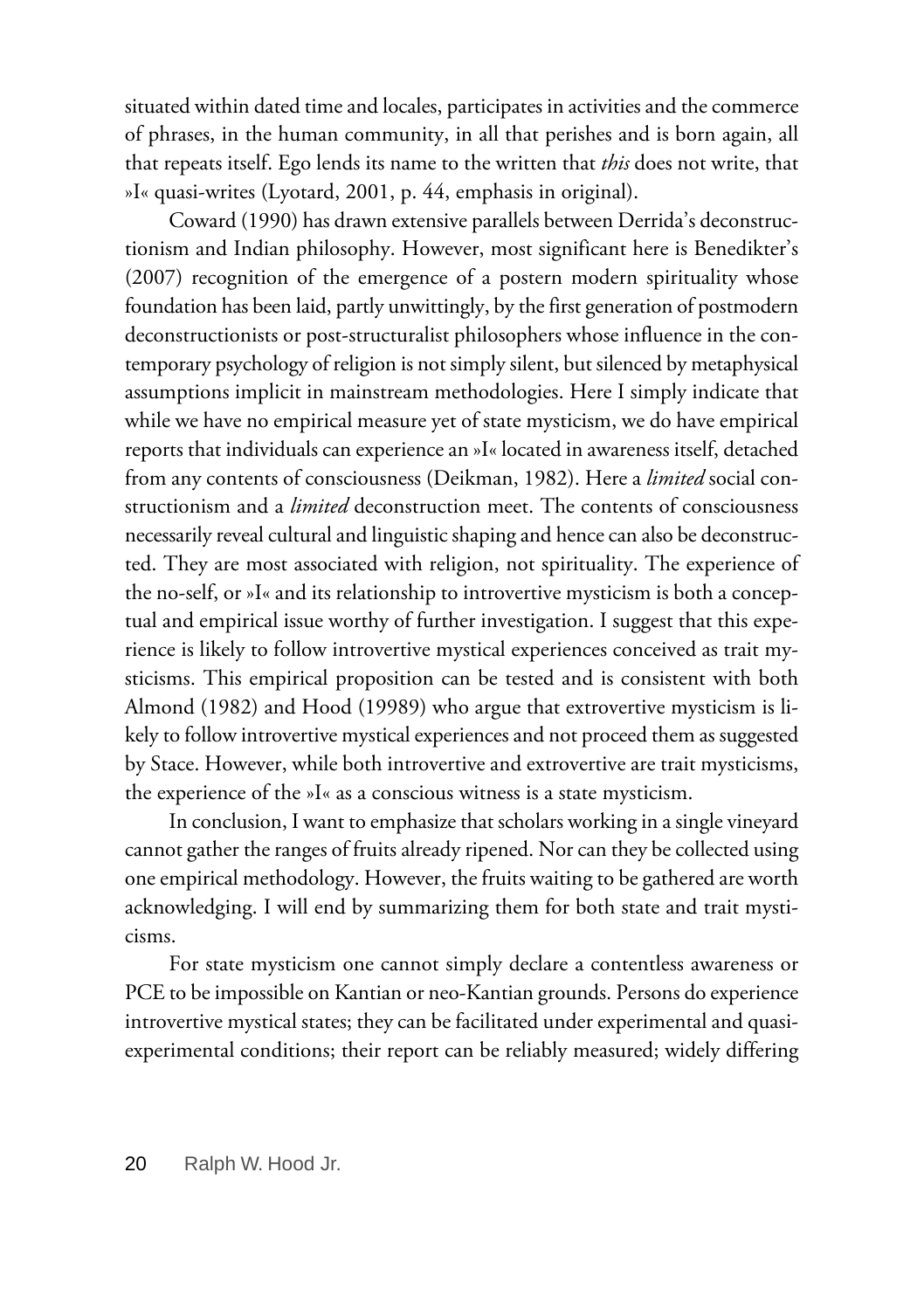faith traditions in differing cultural contexts provide contemplative paths to facilitate this state; and finally, these states also occur and are common outside faith traditions, especially among those who identify themselves as spiritual but not religions (Hood, 2003; Spilka et al.,003, Ch. 10)). Such states are acknowledged by psychoanalysts, religious studies scholars, empirical psychologists, and confessional scholars as I have noted above. Finally, as emphasized by Almond (1982 p. 176) »In so far as we are speaking of contentless mystical experiences, there is unanimity and a universality which transcends the cultural content in which they occur.«

For trait mysticism the conclusions are a bit more tentative. We need measures of the report of trait mysticism. But insofar as we have phenomenological reports of this experience from a variety of traditions and from individuals who concur in their experience of no-self, we have evidence that if psychology refuses to empirically investigate the conditions that facilitate this experience, it cannot rest complacent with the hidden philosophical assumption that such experiences cannot exist. The study of such experiences would allow social constructionists, deconstructionists, and cultural psychologists to test the limits of their perspectives against claims to experience that would seem to allow constructionist (and thus deconstructionist) explanations for what is witnessed in consciousness but not for that which witnesses. In this sense, both state and trait mysticism might be linked in ways that would be empirically worth noting and conceptually profound. Are these not the true fruits to be harvested from the conceptual clarification of what is already empirically known about mysticism?

### **References**

Almond, Phillip (1982): Mystical experience and religious doctrine: An investigation of the study of mysticism in world religions. Berlin: Mouton Publishers.

Barnard, G. William. (1997): Exploring unseen worlds: William James and the philosophy of mysticism. Albany: State University of New York Press.

Brainard, F. Samuel (2000): Reality and mystical experience. University Park: Pennsylvania State University Press.

Belzen, Jacob. A. (1999): Religion as embodiment. Cultural-psychological concepts and methods in the study of conversion among the »bevindelijken.« Journal for the Scientific Study of Religion, 38, 236-253.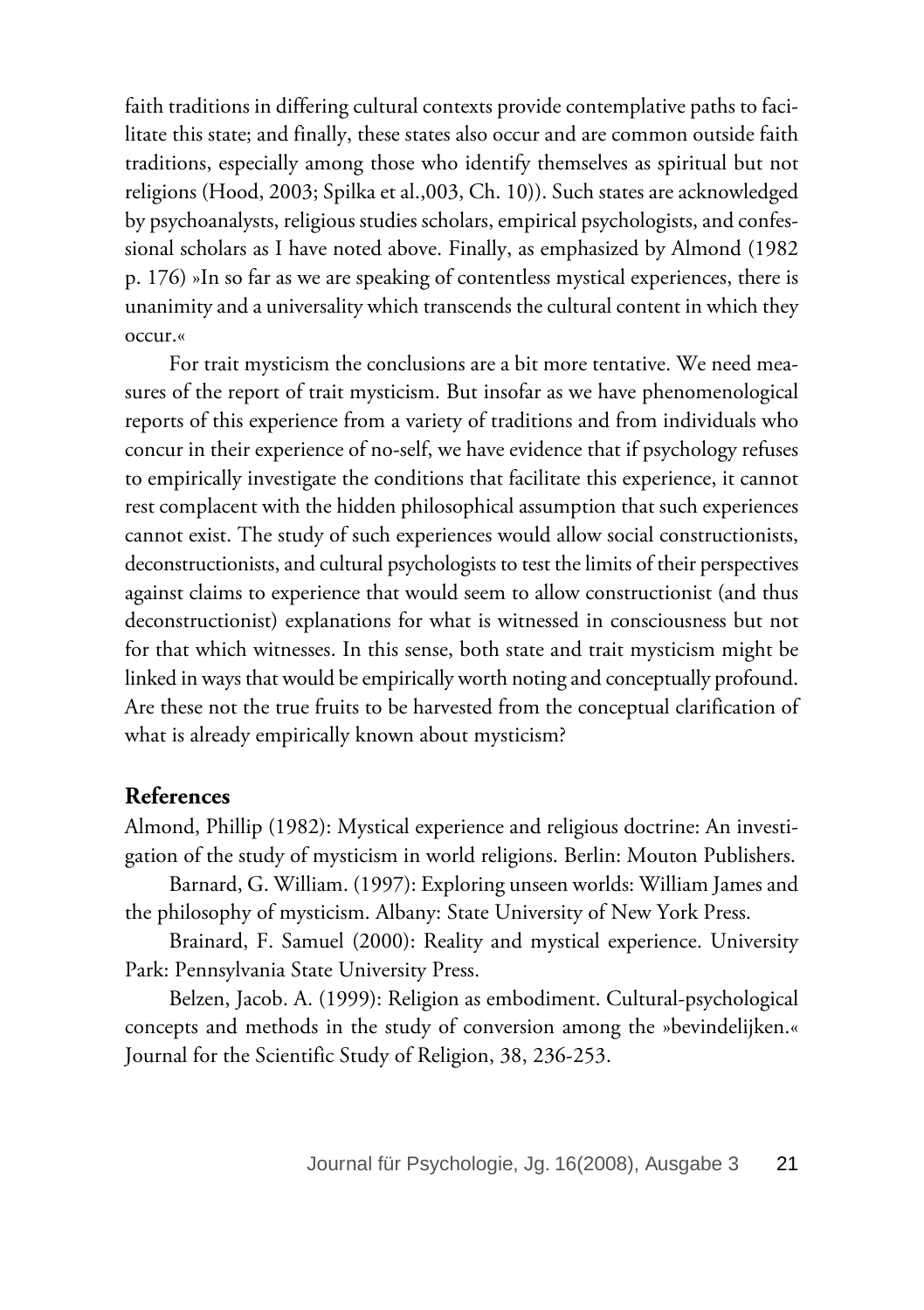Belzen, Jacob A. (2006): The varieties of functions of religious experience: James Varieties reconsidered. Archives de Psychologie, 72, 49-66.

Belzen, Jacob. A. & Ralph. W.Hood, Jr. (2006): Methodological issues in the psychology of religion: Another paradigm? Journal of Psychology, 140, 5-28.

Benedikter, Roland. (2007): Postmodern spirituality: A dialogue in five parts. http://www.integralworld.net/benedikter1a.html (Accessed 10-1-2007).

Collins, Steven (1992): Selfless persons. Imagery and thought in Theravada Buddhism. Newcastle, Great Britain: Athenaeum Press.

Coon, Deborah J. (1992): Teaching the limits of sense and science: American experimental scientists combat spiritualism. Amewrican Psychologist, 47, 143- 151.

Coward, Harrold G. (1990): Derrida and Indian philosophy. State University of New York Press.

Cupitt, Don (1998): Mysticism after modernity. Oxford: Blackwell.

Dainton, Barry (2000): Stream of consciousness: Unity and continuity in conscious experience. London: Routledge.

Danziger, Kurt (1994): Constructing the subject: Historical origins of psychological research. United Kingdom: Cambridge University Press.

Deikman, Arthur (1966): Implications of experimentally produced contemplative meditation. Journal of Nervous and Mental Disease, 142, 101–116.

Dupré, Louis (1980). The mystical experience of the self and its philosophical significance. In R. P. Woods, P. (Ed.), Understanding mysticism (449-466). New York: Image Books.

Edie, James M. (1987): William James and phenomenology. Bloomington: Indian University Press.

Emmons, Robert A. & Raymond. F.Paloutzian, (2003): The psychology of religion. Annual Review of Psychology, 54, 377-402.

Fontinell, Eugene. (1986): Self, God, and Immortality: A Jamesean Investigation. Philadelphia: Temple University Press.

Forman, Robert K. C. (1990) (Ed.): The problem of pure consciousness. New York: Oxford University Press.

Forman, Robert K. C. (1998) (Ed.): The innate capacity. New York: Oxford University Press.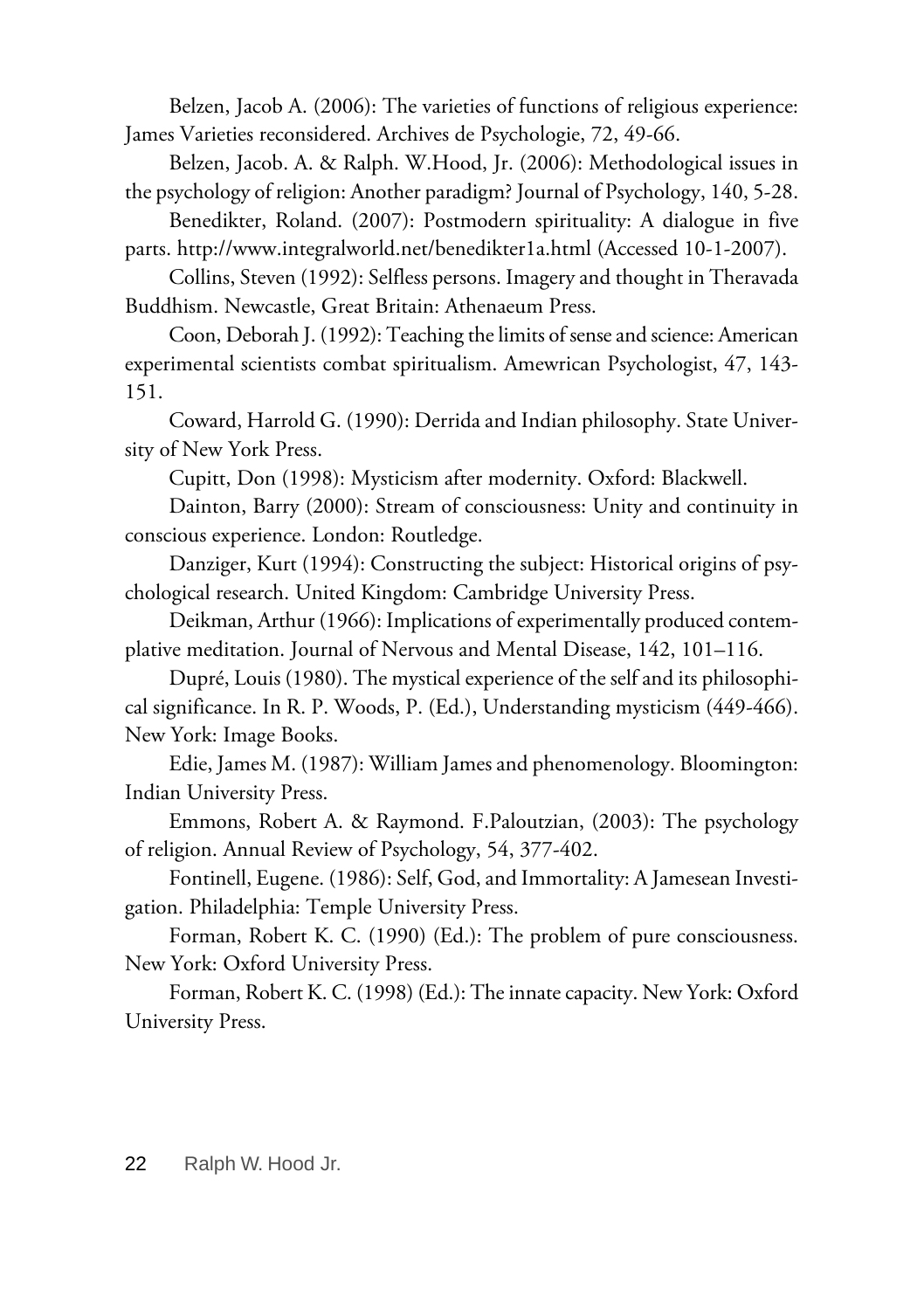Forman, Robert K. C. (1999): Mysticism, mind, consciousness. Albany: State University of New York Press.

Foster, John (1996): The immaterial self: A defense of the Cartesian dualist conception of the mind. London: Routledge.

Giorgi, Amedeo (1990): »The Implications of James's Plea for Psychology as a Natural Science.« In M.G. Johnson & T.B. Henley (eds.), Reflection on the Principles of Psychology (63-75). Hillsdale, New Jersey: Lawrence Erlbaum.

Gorsuch, Richard L. (1984): Measurement: The boon and bane of investigating religion. American Psychologist, 39, 228–236.

Hood, Ralph W. Jr. (1975): The construction and preliminary validation of a measure of reported mystical experience. Journal for the Scientific Study of Religion, 14, 29-41.

Hood, Ralph W. Jr. (1989): Mysticism, the Unity Thesis, and the Paranormal. In G.K. Zollschan, J.F. Schumaker & G. F. Walsh (Eds.), Exploring the Paranormal (117-130). Simultaneously Published by Prism Press (Great Britain), Avery Publishing Group (USA) and Unity Press (Australia).

Hood, Ralph W. Jr. (1992): A Jamesian look at self and self loss in mystical experience. The Journal of the Psychology of Religion, 1, 1-24.

Hood, Ralph W. Jr. (1994): Self and self loss in mystical experience. In T.M. Brinthaupt & R.P. Lika (Eds.), Changing the SelfAlbany (279-305). State University, New York Press, pp.

Hood, Ralph W. Jr. (1995a): The facilitation of religious experience. In R. W. Hood Jr. (Ed.), Handbook of religious experience (535-597). Birmingham, Alabama: Religious Education Press, pp.

Hood, Ralph W. Jr. (1995b): The soulful self of William James. In D. Capps & J. L. Jacobs (Eds.), The struggle for life: A companion to William James' The Varieties of Religious Experience (209-219). Newton, Kansas: Mennonite Press.

Hood, Ralph W. Jr. (1997): The empirical Study of Mysticism. In B. Spilka & D. N. McIntosh (Eds.), The Psychology of Religion (222-232). Boulder, Colorado: Westview Press.

Hood, R. W. Jr. (2002): The mystical self: Lost and found. Invited paper The International Journal for the Psychology of Religion, 12, 1-20.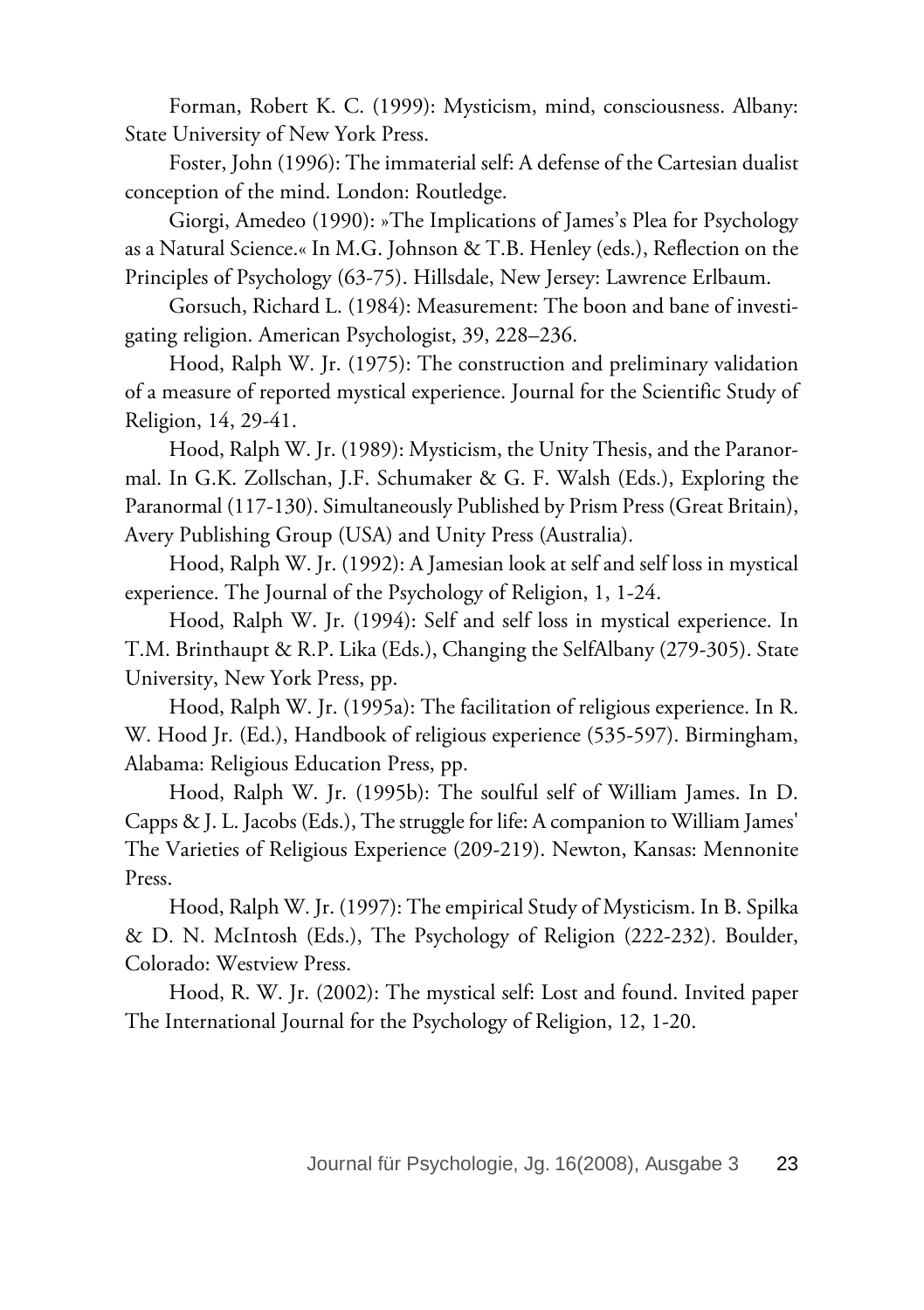Hood, R. W. Jr. (2003): Conceptual and empirical consequences of the unity thesis. In J.A. Belzen & A. Geels (eds.), Mysticism: A variety of psychological perspectives (17-54). New York: Rodopi.

Hood, R. W. Jr. (2006): The common core thesis in the study of mysticism. In Patrick McNamara (Ed.), Where God and science meet, Vol. 3 (119-138). Westport, CT: Praeger.

Hood, R. W. Jr. (2008): Mysticism and the paranormal. In J. Harold Ellens (Ed.), Miracles: God, science, and psychology in the paranormal, Vol. 2 (16-37). Westport, CT: Praeger.

Hood, Ralph W. Jr. & W. PaulWilliamson (2000): An empirical test of the unity thesis: The structure of mystical descriptors in various faith samples. Journal of Christianity and Psychology, 19, 222-244.

Hood, Ralph W. Jr. & W. Paul William (2008): Contemporary Christian serpent handlers and the new paradigm for the psychology of religion. Research in the Social Scientific Study of Religion, 19, 59-89.

Hood, Ralph. W. Jr., Nima Ghorbani, Paul. J. Watson, Ahad. F. Ghramaleki, Mark. B. Bing, H. Kristi Davison, Ron J. Morris & W. Paul Williamson (2001): Dimensions of the Mysticism scale: Confirming the three factor structure in the United States and Iran. Journal for the Scientific Study of Religion, 40, 691-705.

Hume, David (1964): A Treatise on Human Nature (Vol. 1). Scientia Verlag Aalen (Reprint of new edition, London, 1886).

James, William (1892): Psychology: The Briefer Course. New York: Henry Holt.

James, William (1890/1981): The Principles of psychology. Cambridge, MA: Harvard University Press.

James, William (1902/1985): The varieties of religious experience: A study in human nature. Cambridge, MA: Harvard University Press.

James, William (1912/1976): Essays in radical empiricism. Cambridge, MA: Harvard University Press.

Jones, Rufus (1909): Studies in mystical religion. New York: Russell & Russell.

Kant, Immanuek (1956): Critique of pure reason. Frankfurt, Germany: Felix Meiner Verlag. (Original work published 1787).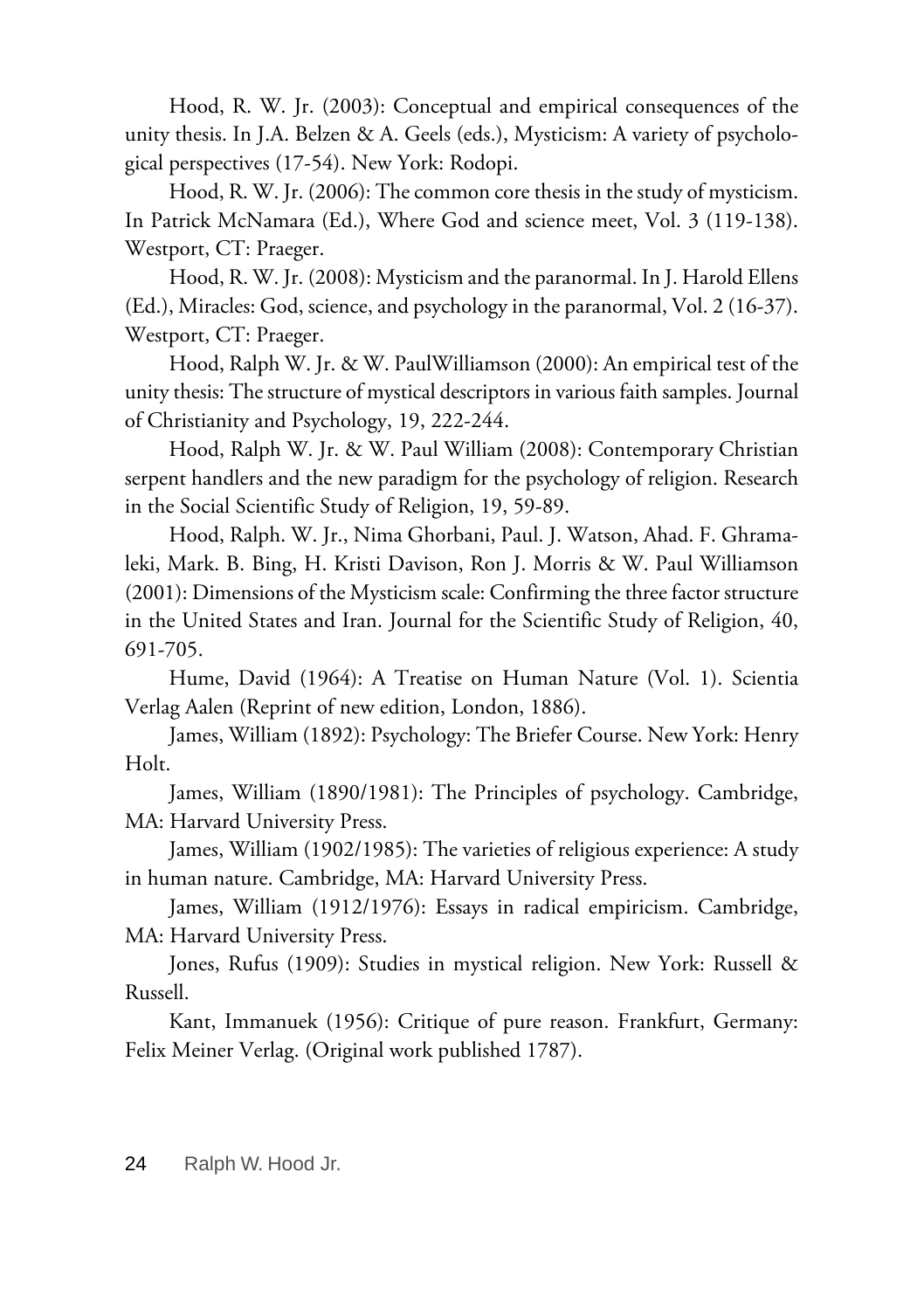Katz, Steven T. (1977): Mysticism and philosophical analysis. New York: Oxford University Press.

Katz, Steven T. (1983): Mysticism and religious traditions. New York: Oxford University Press.

Katz, Steven T. (1992): Mysticism and language. New York: Oxford University Press.

Kohls, Niko, Anna Hack & Harold Walach (2008): Measuring the Unmeasurable by Ticking Boxes and Opening Pandora's Box? Mixed Methods Research as a useful tool for investigating Exceptional and Spiritual Experiences. Archiv für Religionspsychologie, 30, 155-187.

Ladd, GeorgeT. (1892). »Psychology as So-Called 'Natural Science.''' The Philosophical Review, 1, 24-53.

Lange, Rense & Michael a Thalbourne (2007): The Rasch scaling of mystical experiences: Construct validity and correlates of the mystical experience scale. The International Journal for the Psychology of Religion, 17, 121-140.

Levinson, Henry S. (1981): The Religious Investigations of William James. Chapel Hill: University of North Carolina Press.

Loy, David (1988): Nonduality: A study in comparative philosophy. Amherst, New York: Humanities Press.

Loy, David (1996): Dead words, living words, and healing words. In D. Loy (Ed.), Healing deconstruction: Postmodern thought in Buddhism and Christianity (33-51). Atlanta, Georgia: Scholars Press.

Loytard, Jean-Francis (2001): Soundproof room: Malraux's anti-aesthetics. Trans by R. Harvey. Palo Alto: Stanford University Press.

McDermott, John (Ed.) (1967): The Writings of William James. New York: Random House.

McGinn, Bernard (1991): The foundations of mysticism. New York: Crossroads.

Myers, Gerald E. (1986): William James: His Life and Thought. New Haven: Yale University Press.

Nishitania, Keiji (1982): Religion and nothingness. W. L. King (Trans). Berkeley: University of California Press.

Paloutzian, Raymond F. & Crystal L. Parks (2005): Handbook of the psychology of religion and spirituality. New York: Guilford Press.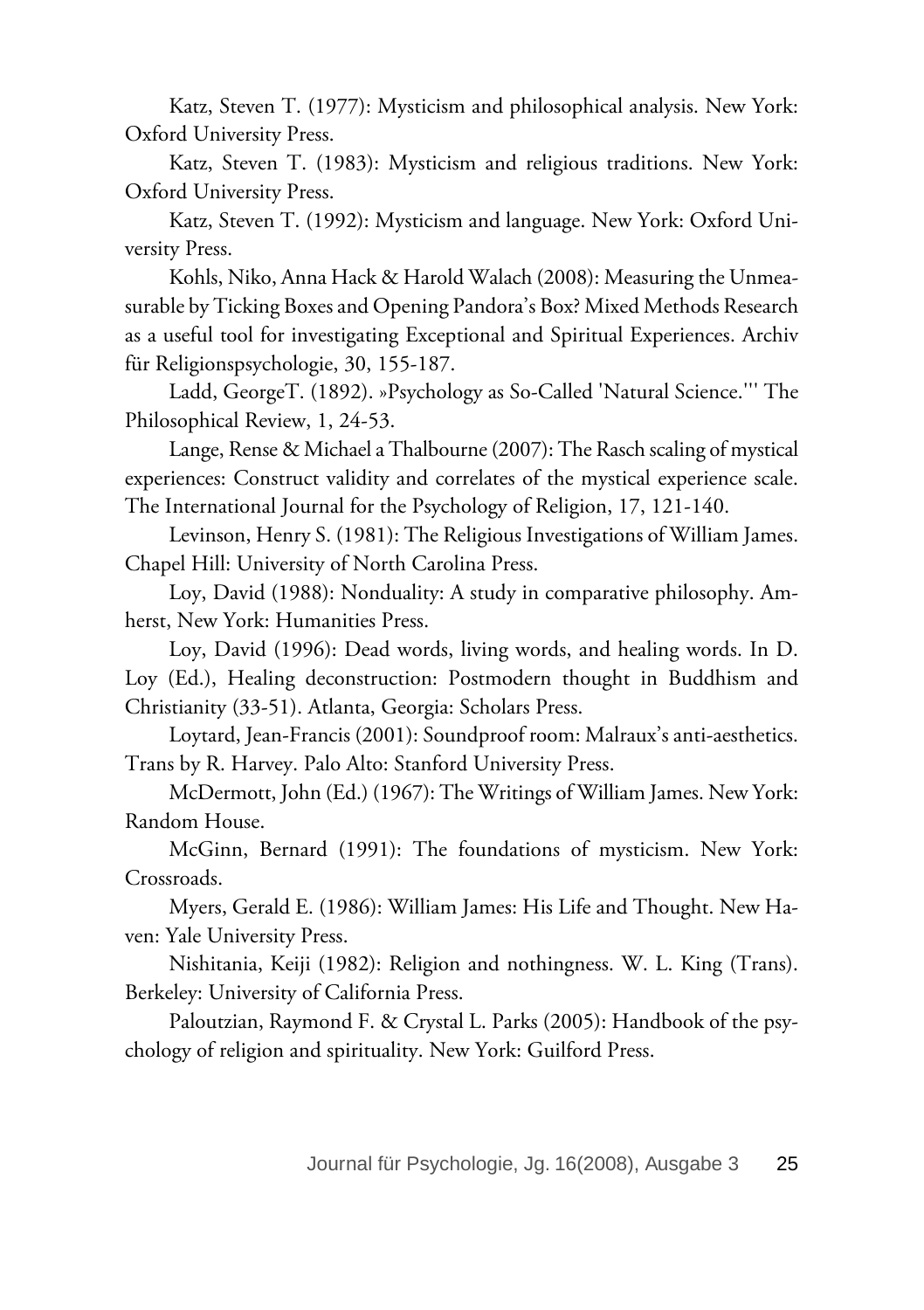Parsons, William. B. (1999): The enigma of the oceanic feeling: Revisioning the psychoanalytic theory of mysticism. New York: Oxford University Press.

Perry, Ralph B.(1935): The Thought and Character of William James. 2 vols. Boston: Little, Brown and Co.

Perry, Ralph B.: The spirit of William James. Indiana: Indiana University Press (first published 1938).

Pratt, James B. (1920): The religious consciousness: A psychological study. New York: Macmillan.

Proudfoot, Wayne (1985): Religious experience. Berkeley: University of California Press.

Richardson, Robert D. (2006): William James: In the maelstrom of American modernism. Boston: Houghton Mifflin Company.

Roberts, Bernadette (1984): The experience of no-self: A contemplative journey. Boston: Shambala.

Robinson, Daniel (1976): An intellectual history of psychology (3rd ed.). Madison: University of Wisconsin Press.

Rorty, Richard (1999): Philosophy and social hope. Penguin, London, England.

Spilka, Bernard, Ralph W. Hood, Bruce Hunsberger & Richard Gorsuch (2003): The psychology of religion: An empirical approach. New York: Guilford, 2003.

Seigfried, Charene H. (1978): Chaos and Context: A Study in William James. Athens, Ohio: Ohio University Press.

Simonds, Janette G. (2006): The oceanic feeling in a sea of change: Historical challenges to reductonistic attitudes to religion and spirit from within psychoanalysis. Psychoanalytic Psychology, 23, 128-142.

Smith, John E. (1983): William James' account of mysticism. In S. Katz (Ed.), Mysticism religious traditions (247-279). New York: Oxford University Press.

Staal, Frits (1975): Exploring mysticism: A methodological essay. Berkeley, CA: University of California Press.

Stace, Walter T. (1961): Mysticism and philosophy. Philadelphia: Lippincott.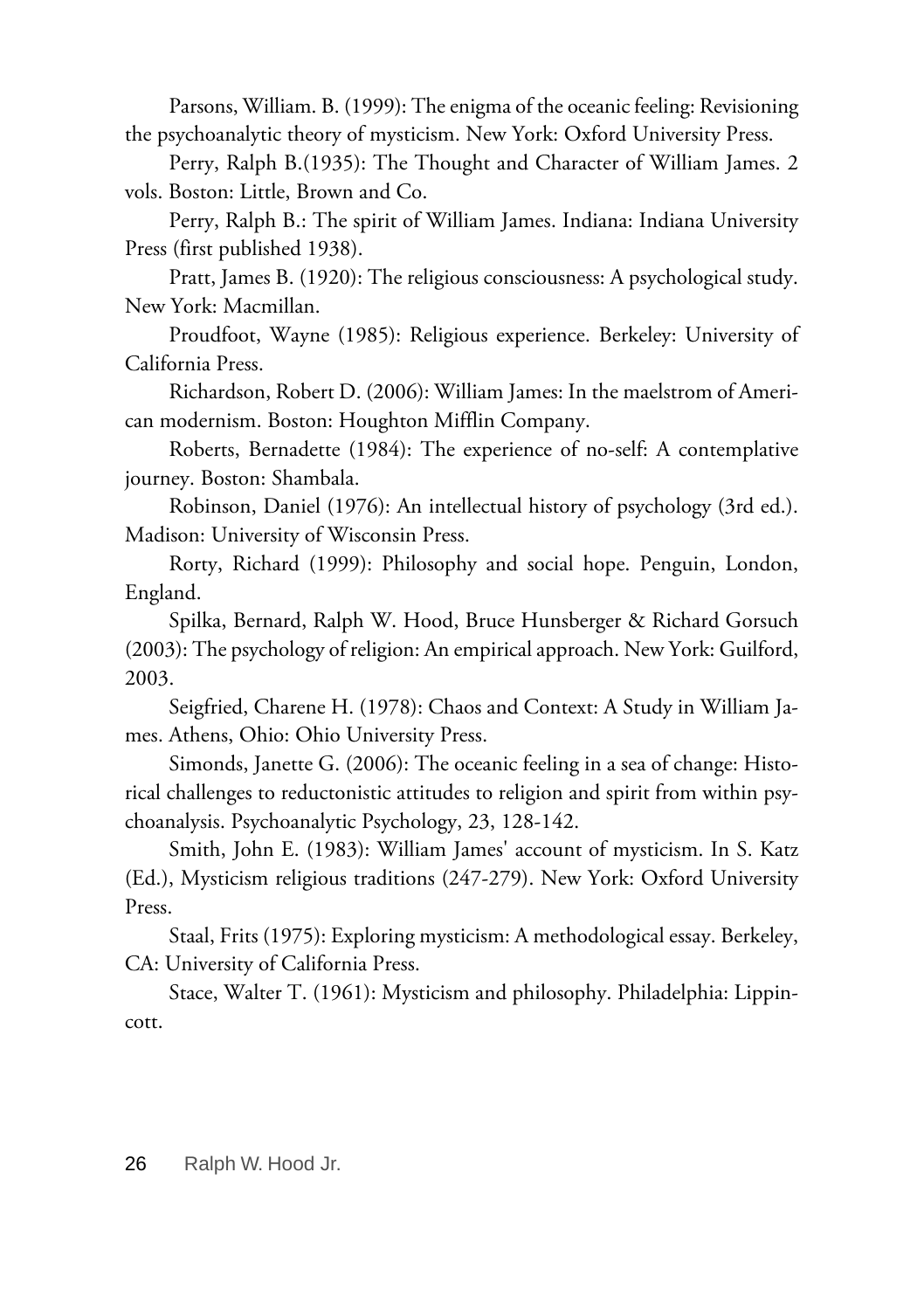Thalbourne, Michael a. (1998): Transliminality: Further correlates and a short measure. The Journal of the American Society for Psychical Research, 92, 402-429.

Thalbourne, Michale A. & Peter S. Delin (1994): A common thread underlying belief in the paranormal, creative personality, mystical experience, and psychopathology. Journal of Parapsychology, 58, 3-38.

Wild, John (1970): The radical empiricism of William James. New York: Doubleday-Anchor.

Wilshire, Bruce (1968): William James and phenomenology: A study of the Principles of Psychology. Bloomingham: Indians University Press.

Wulff, David M. (2003): A field in crisis. Is it time to start over? In H. M. Poelofsma, J. M. Corveleyn & J. W. van Sane (Eds.), One hundred years of the psychology of religion (11-32). Amsterdam: VU University Press.

Zahvi, Dan (2005): Subjectivity and selfhood: Investigating the first-person perspective. Cambridge: MIT Press.

Zinnbauer, Brian J. & Kenneth I. Pargament (2005): Religiousness and spirituality. In R. F. Paloutzian & C. L. Parks (Eds.), Handbook of religion and spirituality (21-42). New York: Guilford Press.

# **Author information**

### **Ralph W. Hood Jr.**

Ralph W. Hood Jr. is professor of psychology at the University of Tennessee at Chattanooga. He is a former editor of the Journal for the Scientific Study of Religion and is currently a co-editor of the Archiv für Religionspsychologie. He is a past president of division 36 (psychology of religion) of the American Psychological Association and a recipient of its William James, Mentor, and distinguished service awards. He has published 200 articles in the psychology of religion and has authored, co-authored, or edited numerous book chapters and nine books, all dealing with the psychology of religion.

*Prof. Dr. Ralph W. Hood Jr. The University of Tennessee at Chattanooga Department of Psychology*